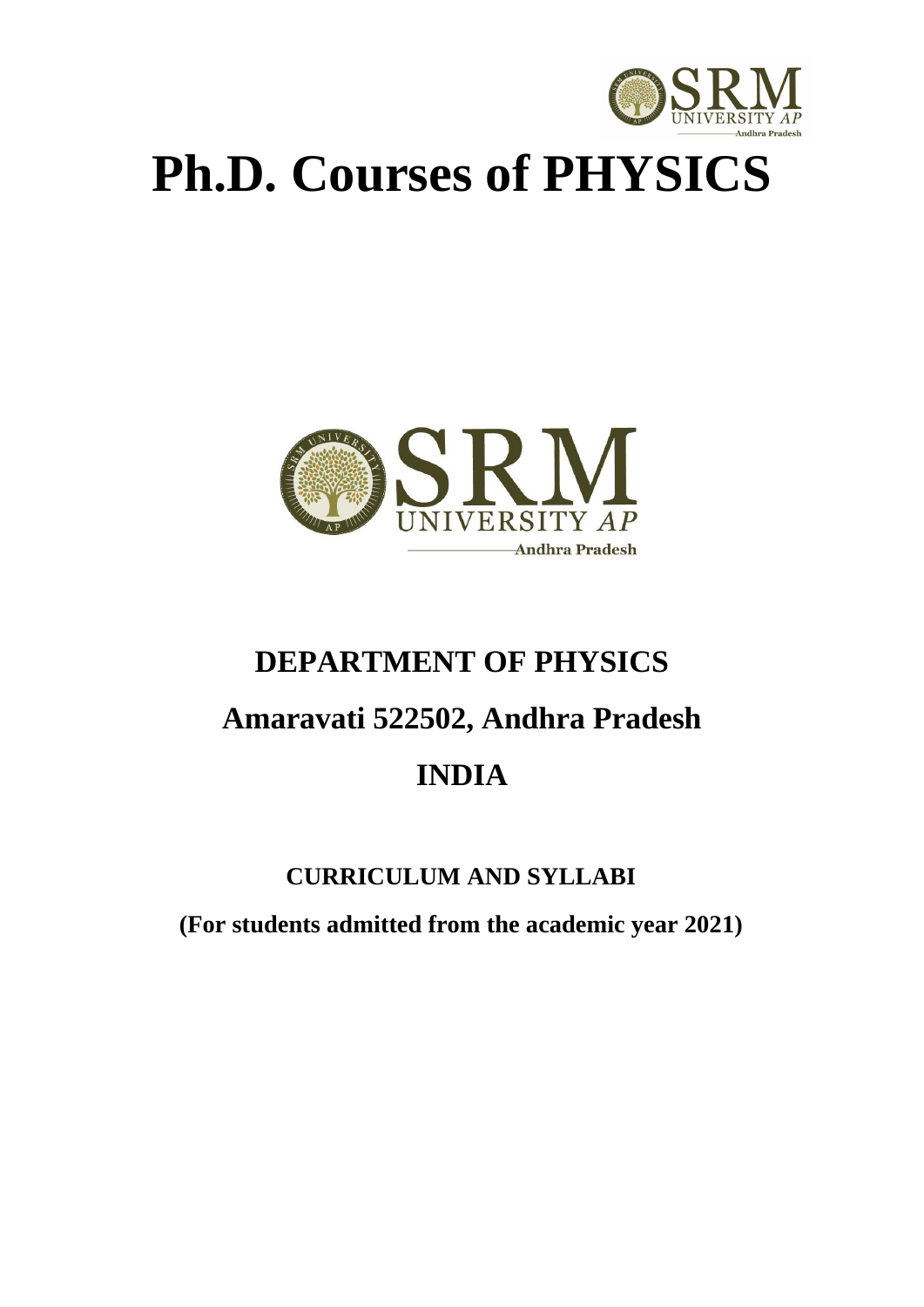

# **CURRICULUM**

# **University Mandatory Course**

| <b>Course</b><br>Category | <b>Course Code</b> | <b>Course Name</b>                                                       | m | D | $L+T+$<br>p |  |
|---------------------------|--------------------|--------------------------------------------------------------------------|---|---|-------------|--|
| Core                      | <b>CPE-RPE</b>     | <b>Research Methodology, Research and 4</b><br><b>Publication Ethics</b> |   |   |             |  |

# **Any One – Department Mandatory Common Course**

| <b>Course</b><br>Category | <b>Course Code</b> | <b>Course Name</b>                        | т | P | $L+T+$ |  |
|---------------------------|--------------------|-------------------------------------------|---|---|--------|--|
| Core                      | <b>PHY 701</b>     | <b>Foundation in Experimental Physics</b> |   |   |        |  |
| Core                      | <b>PHY 704</b>     | <b>Foundations in Theoretical Physics</b> |   |   |        |  |

|                                                              | Course nature               |            |             |                  | <b>Theory</b> |              |  |  |  |  |
|--------------------------------------------------------------|-----------------------------|------------|-------------|------------------|---------------|--------------|--|--|--|--|
| <b>Assessment Method – Theory Component (Weightage 100%)</b> |                             |            |             |                  |               |              |  |  |  |  |
| In-semester                                                  | <b>Assessment</b><br>  tool | Mid Term I | Mid Term II | CLA <sub>I</sub> | CLA II        | <b>Total</b> |  |  |  |  |
|                                                              | Weightage                   | 15%        | 15%         | 10%              | 10%           | 50%          |  |  |  |  |
| 50%<br><b>End semester examination Weightage:</b>            |                             |            |             |                  |               |              |  |  |  |  |

# Minimum One for the list (Direct Courses)

| <b>Course</b>   | <b>Course Code</b> | <b>Course Name</b>                                                   | L | T | P        | $L+T+P$          | $\mathbf C$ |
|-----------------|--------------------|----------------------------------------------------------------------|---|---|----------|------------------|-------------|
| Elective        | <b>PHY 702</b>     | <b>Introduction to Photonics</b>                                     |   |   | 10       | $\boldsymbol{4}$ | Δ           |
| <b>Elective</b> | <b>PHY 703</b>     | <b>Computational Materials Science</b>                               |   |   | $\bf{0}$ | 4                |             |
| Elective        | <b>PHY 705</b>     | Thin films, Surfaces and Interfaces                                  |   |   | $\bf{0}$ | 4                | Δ           |
| Elective        | <b>PHY 706</b>     | Nanotechnology in Energy Conversion and<br><b>Storage</b>            |   |   | 0        | 4                | 4           |
| Elective        | <b>PHY707</b>      | Physics and Technology of Nanomaterials and<br><b>Nanostructures</b> | B |   | $\bf{0}$ | 4                |             |
| Elective        | <b>PHY 708</b>     | <b>Solid State Ionics</b>                                            |   |   | 0        | $\boldsymbol{4}$ |             |
| Elective        | <b>PHY 709</b>     | Introduction to Quantum Computation                                  |   |   | $\bf{0}$ | 4                |             |
| Elective        | <b>PHY710</b>      | Introduction to Solid State and Modern<br><b>Physics</b>             |   |   | 0        | 4                |             |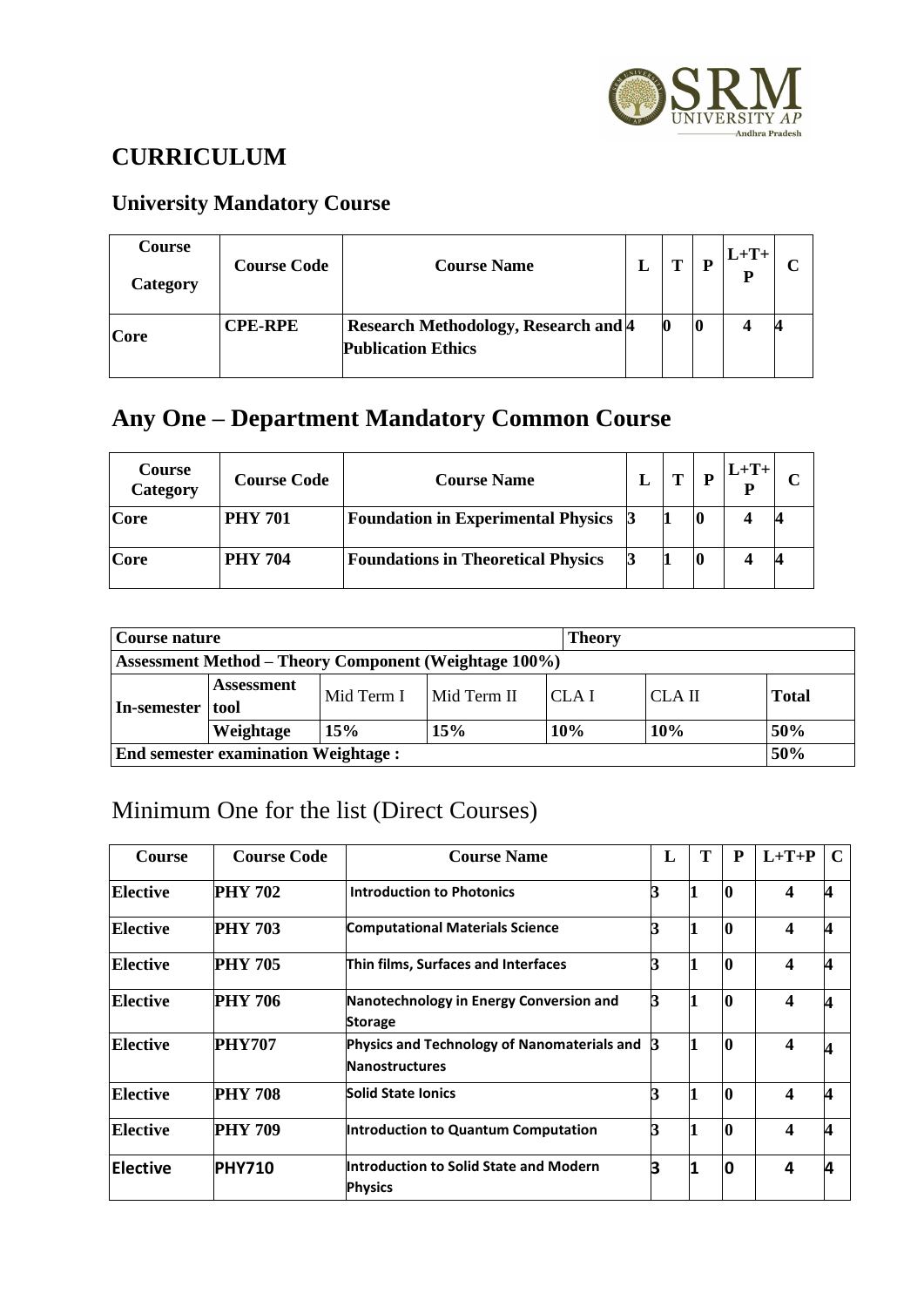|          |               |                                     |  |    | UNIVERSITY AP<br><b>Andhra Pradesh</b> |   |
|----------|---------------|-------------------------------------|--|----|----------------------------------------|---|
| Elective | <b>PHY711</b> | Introduction to Soft Matter Physics |  | IC |                                        | 4 |

**ANDITI** 

# Department of Physics, SRM University AP

## Course Name – **Foundation in Experimental Physics**

| <b>SUBJECT CODE</b> | <b>SUBJECT TITLE</b>                                | <b>CORE/ ELECTIVE</b> | CREDITS |  |  |  |
|---------------------|-----------------------------------------------------|-----------------------|---------|--|--|--|
|                     |                                                     |                       |         |  |  |  |
| <b>PHY 701</b>      | <b>Foundation in</b><br><b>Experimental Physics</b> | <b>PhD CORE (EXP)</b> |         |  |  |  |

## **UNIT – I: Basics of Electronics**

Semiconductor device physics, including diodes, junctions, transistors, field effect devices, homo and heterojunction devices, device structure, device characteristics, frequency dependence and applications; Optoelectronic devices, including solar cells, photodetectors, and LEDs; High-frequency devices, including generators and detectors; Operational amplifiers and their applications; Digital techniques and applications (registers, counters, comparators and similar circuits); A/D and D/A converters; Microprocessor and microcontroller basics.

### **UNIT – II: Basics of Condensed Matter Physics**

Bravais lattices; Reciprocal lattice, diffraction and the structure factor; Bonding of solids; Elastic properties, phonons, lattice specific heat; Free electron theory and electronic specific heat; Response and relaxation phenomena; Drude model of electrical and thermal conductivity; Hall effect and thermoelectric power; Diamagnetism, paramagnetism, and ferromagnetism; Electron motion in a periodic potential, band theory of metals, insulators and semiconductors; Superconductivity, type – I and type - II superconductors, Josephson junctions; Defects and dislocations; Ordered phases of matter, translational and orientational order, kinds of liquid crystalline order; Conducting polymers; Quasicrystals.

## **UNIT-III: Experimental techniques**

Data interpretation and analysis; Precision and accuracy, error analysis, propagation of errors, least squares fitting, linear and nonlinear curve fitting, chi-square test; Transducers (temperature, pressure/vacuum, magnetic field, vibration, optical, and particle detectors), measurement and control; Signal conditioning and recovery, impedance matching, amplification (Op-amp based, instrumentation amp, feedback), filtering and noise reduction, shielding and grounding; Fourier transforms; lock-in detector, box-car integrator, modulation techniques.

## **UNIT – IV: Materials Characterization Techniques**

Metallography, microstructural characterization using Optical microscopy;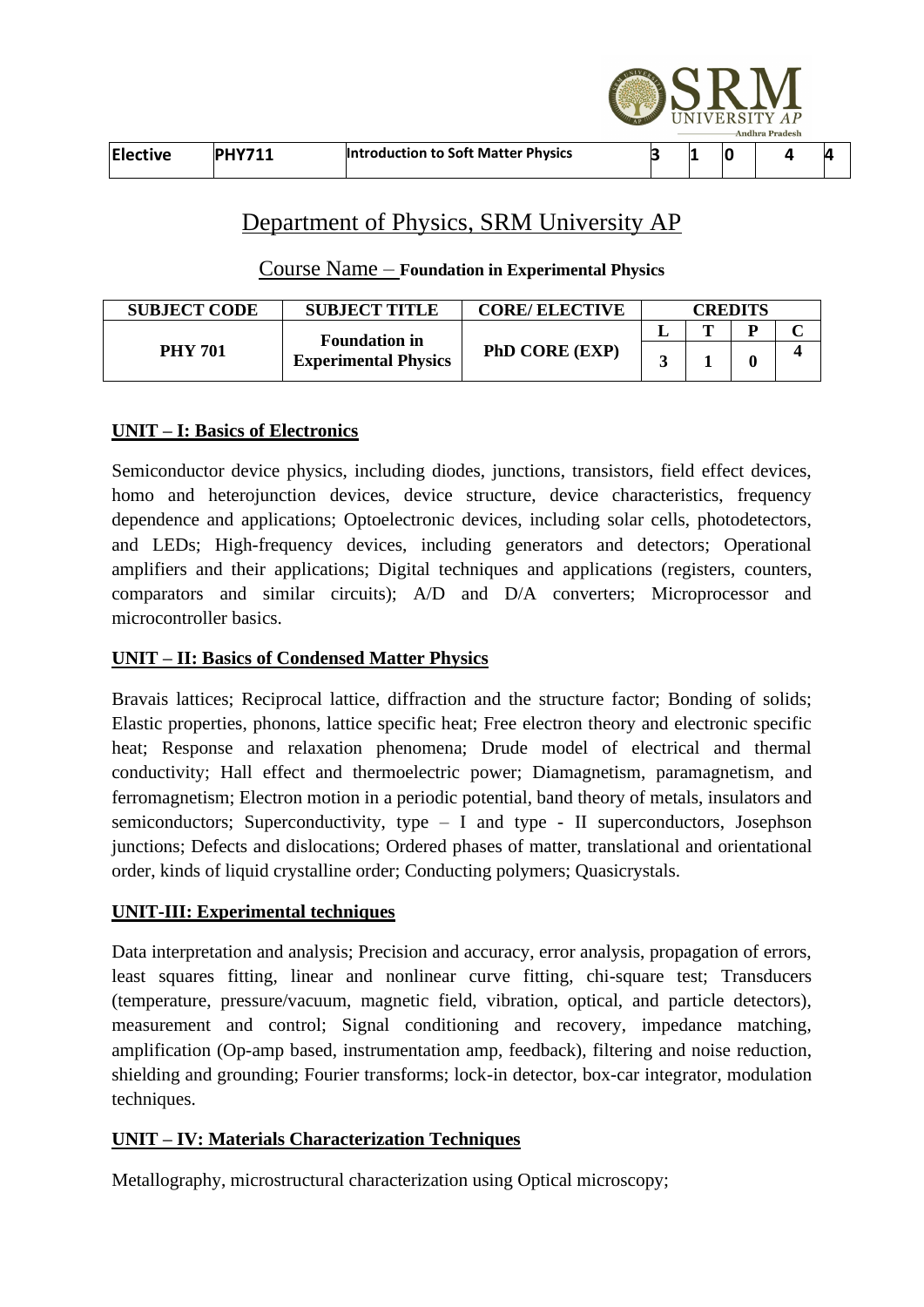

Diffraction techniques; Production of X-rays, crystal Structure determination using X-rays, Neutrons and Electrons; Thermal analysis using DSC, DTA, TGA; Phase transitions;

Electron Microscopy: SEM, TEM, STM; Compositional characterization using EDAX, WDS

#### **UNIT –V: Vacuum & Cryogenic techniques**

Vacuum Pumps, pressure gauges; Thin films & applications: Methods of deposition, measurement of thickness.

Cryogenic fluids, cryostats, feed-throughs, temperature control to low temperatures, Properties at low temperatures

#### **Reference Books:**

- [Experimental Physics: Modern Methods](http://www.amazon.com/dp/0195049497/ref=rdr_ext_tmb) by [R. A. Dunlap](http://www.amazon.com/s/ref=rdr_ext_aut?_encoding=UTF8&index=books&field-author=R.%20A.%20Dunlap) (1997 Ed.) Oxford University Press
- Advanced practical physics by Worsnop and Flint
- Building Scientific Apparatus by Moore, Davis, Coplan and Greer
- Experimental Techniques for Low-Temperature Measurements Jack Ekin( 2006)

## **Course Name – Foundations in Physics**

| <b>SUBJECT CODE</b> | <b>SUBJECT TITLE</b>       | <b>CORE/ ELECTIVE</b> | CREDITS |  |  |  |
|---------------------|----------------------------|-----------------------|---------|--|--|--|
|                     | <b>Foundations in</b>      | <b>PhD ELECTIVE</b>   |         |  |  |  |
| <b>PHY 704</b>      | <b>Theoretical Physics</b> | EXP)                  |         |  |  |  |

#### **Unit I**

Heisenberg uncertainty principle and Problems, Ehrenfest theorem, Problems on Hermitian Operator, Problems on Commutation, Eigen Value Equation, Linear Vector Space, Hilbert Space, Schrödinger's time dependent and time independent wave equations, Scattering states, Reflection and transmission of particles, Problems on Delta function potential well, Problems on Spherical Harmonic oscillator in one dimension, Energy Eigen functions and Eigen values coordinates precession, Problems on Infinite square well and finite square well potential

#### **Unit II**

Angular momentum  $(L_x, L_y, L_z)$ , Generalized Angular momentum  $(J_x, J_y, L_z)$ , Addition of Angular Momentum, Eigen values of angular momentum, Spin  $\frac{1}{2}$  and 1 system, Problems on Angular momentum, Principle of Variational method, Proof of Variational method and problems, Energy Eigen value in case of Time independent perturbation theory for non-degenerate energy levels, Eigen Function in case of Time independent perturbation theory for non-degenerate energy levels, problems on perturbation theory, problems on Fermi's golden rule and selection rule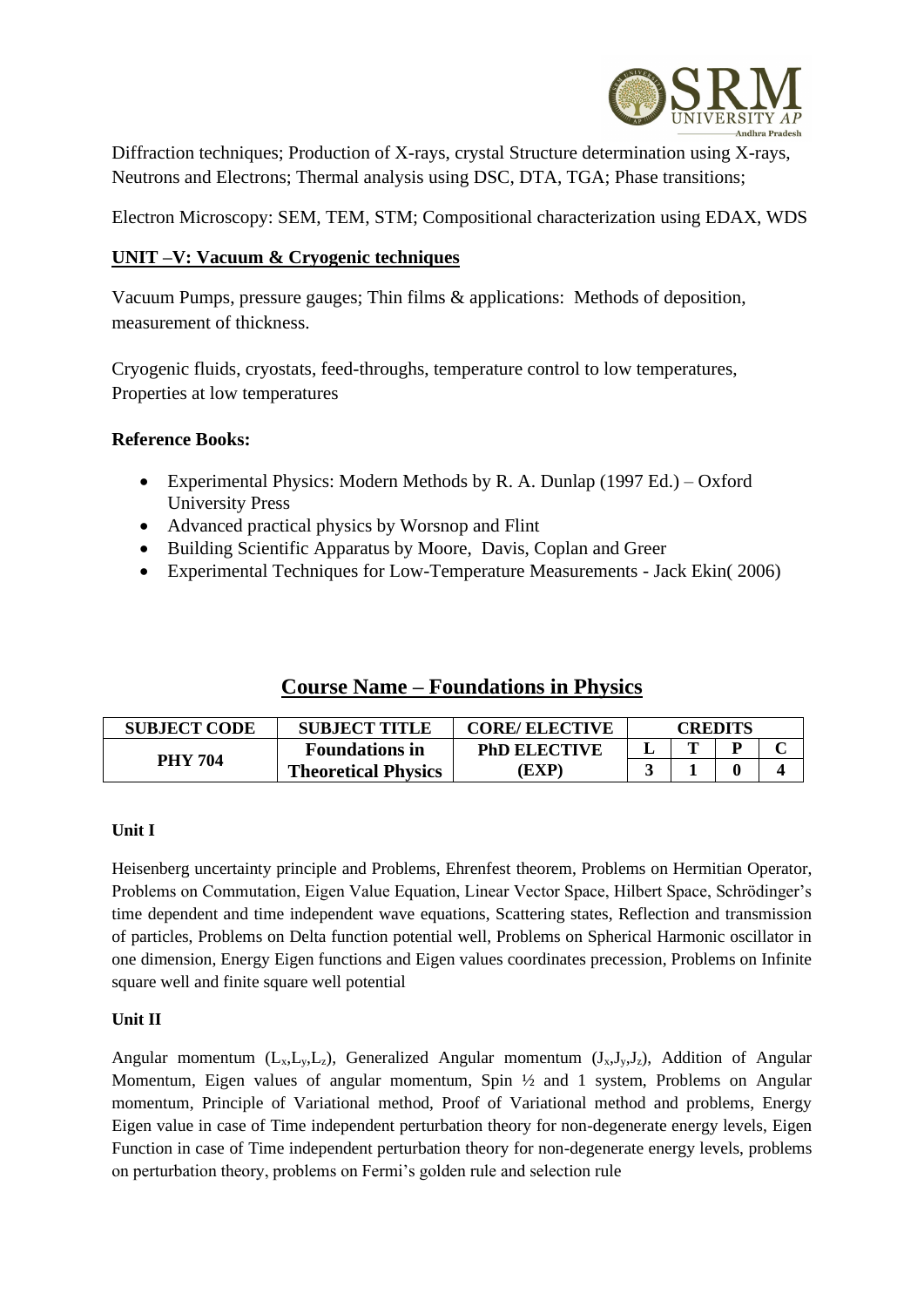

#### **Unit III**

Two particle system's Schrödinger equation, Transformation to center of mass frame from laboratory frame, Exchange operator, Symmetrization of wave function, Bosons and Fermions, spin-statistics connection, Spin-orbit coupling, fine structure, WKB approximation, Elementary theory of scattering and numerical, phase shifts, partial waves, Born approximation, Klein-Gordon and Dirac equations.

#### **Unit IV**

Thermodynamical laws and their consequences; Thermodynamic potentials, Maxwell relations; Chemical potential, phase equilibria; Phase space, micro- and macrostates of thermodynamic systems; Various ensembles (microcanonical, canonical and grand canonical) and partition functions; Free energies and connection with different thermodynamic quantities;

#### **Unit V**

First- and higher-order phase transitions with examples; Classical and quantum statistics of particles, ideal Fermi and Bose gases; detailed balance; Blackbody radiation and Planck's distribution law; Bose-Einstein condensation; Random walk and Brownian motion; Introduction to nonequilibrium processes; Classical Linear Response Theory, Brownian Motion, Master Equation, Fokker-Planck Equation, Fluctuation-Dissipation Theorem.

#### **Reference Books**

1. David J. Griffiths, "Introduction to Quantum Mechanics", Second Edition, Pearson, 2009

2. AjoyGhatak and S. Lokanathan, "Quantum Mechanics", Fifth Edition, Macmillan, 2009

3. M. Plischke and B. Bergersen, Equilibrium Statistical Physics, World Scientific

4. Principles of Condensed Matter Physics, P. M. Chaikin, T. C. Lubensky, CambridgeUniversity Press

| <b>PHY702</b>      | <b>Introduction to Photonics</b>     |  |  | . Р |                |
|--------------------|--------------------------------------|--|--|-----|----------------|
|                    |                                      |  |  |     | $\overline{4}$ |
| Co-requisite:      | <b>NIL</b>                           |  |  |     |                |
| Prerequisite:      | <b>NIL</b>                           |  |  |     |                |
| Data Book/         | <b>NIL</b>                           |  |  |     |                |
| Codes/Standards    |                                      |  |  |     |                |
| Course Category    |                                      |  |  |     |                |
| Course designed by | Department of Physics                |  |  |     |                |
| Approval           | -- Academic Council Meeting --, 2018 |  |  |     |                |

| The purpose of this course is to introduce students about the basics of optical principles |                                   |  |                                                                            |  |  |  |  |  |  |
|--------------------------------------------------------------------------------------------|-----------------------------------|--|----------------------------------------------------------------------------|--|--|--|--|--|--|
|                                                                                            |                                   |  |                                                                            |  |  |  |  |  |  |
|                                                                                            |                                   |  |                                                                            |  |  |  |  |  |  |
|                                                                                            |                                   |  |                                                                            |  |  |  |  |  |  |
|                                                                                            | <b>STUDENT</b><br><b>OUTCOMES</b> |  |                                                                            |  |  |  |  |  |  |
| At the end of the course, student will be able to                                          |                                   |  |                                                                            |  |  |  |  |  |  |
| 1. To provide a comprehensive background of optical principles                             |                                   |  |                                                                            |  |  |  |  |  |  |
|                                                                                            | <b>LEARNING OBJECTIVES</b>        |  | and the ways to develop the photonic devices such as lasers and detectors. |  |  |  |  |  |  |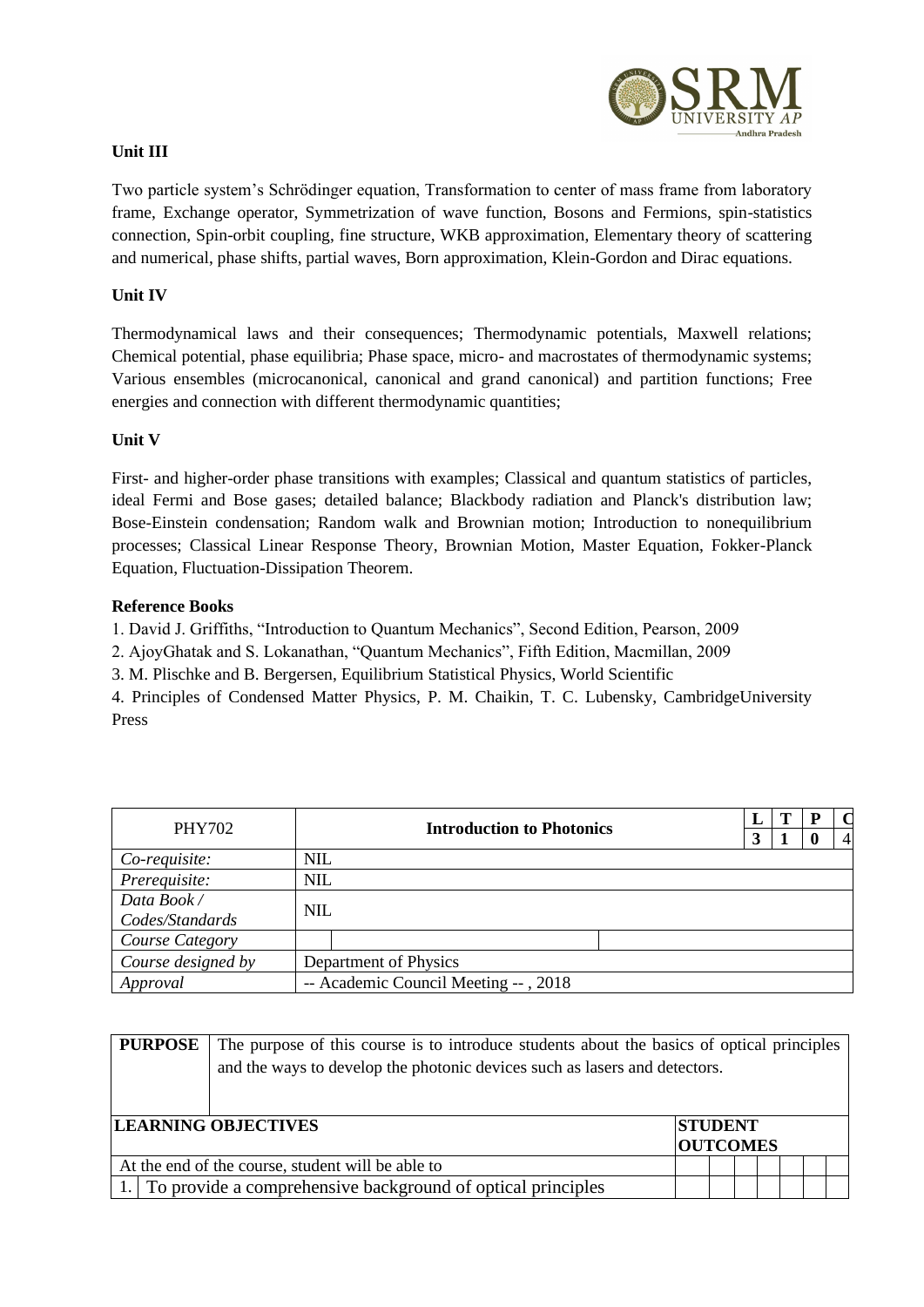

| 2. To provide a comprehensive background of quantum mechanical<br>description of light |  |  |  |  |
|----------------------------------------------------------------------------------------|--|--|--|--|
| 3. To discuss the various analytical techniques for analyzing the optical<br>signals   |  |  |  |  |

| <b>Session</b> | <b>Description of Topic</b>                                 | <b>Contact</b><br>hours | $C -$<br>D-I-<br>$\mathbf 0$ | <b>IOs</b> | Reference |
|----------------|-------------------------------------------------------------|-------------------------|------------------------------|------------|-----------|
|                | <b>UNIT I-Introduction to photonics</b>                     | 9                       |                              |            |           |
| 1.             | Introduction to light $\sim$ wave vs particle I             | 1                       | $\mathsf{C}$                 |            | 3         |
| 2.             | Introduction to light $\sim$ wave vs particle II            | $\mathbf{1}$            | $\mathbf C$                  |            | 3         |
| 3.             | Polarization of electromagnetic waves                       | $\mathbf{1}$            | $\mathcal{C}$                |            | 1,3       |
| 4.             | Polarization ellipse                                        | $\mathbf{1}$            | $\mathcal{C}$                |            | 1,3       |
| 5.             | Mueller and Jones matrices                                  | 1                       | C, O                         |            | 1,3       |
| 6.             | Fresnel and Fraun-hoffer diffraction of light               | 1                       | $\mathsf{C}$                 |            | 3         |
| 7.             | Coherence of light I                                        | 1                       | $\mathbf C$                  |            | 3         |
| 8.             | Coherence of light II                                       | 1                       | $\mathcal{C}$                |            | 3         |
| 9.             | Van-Cittert Zernike theorem                                 | 1                       | C, O                         |            | 3         |
|                | UNIT $II$ – Interaction of light with matter                | 9                       |                              |            |           |
| 10.            | Interaction of radiation with matter – threshold conditions | 1                       | $\overline{C}$               |            | 5         |
| 11.            | 2-level and 3-level laser systems                           | 1                       | $\mathcal{C}$                |            | 5         |
| 12.            | Einstein's theory for lasers                                | 1                       | C.D                          |            | 5         |
| 13.            | CW and Pulsed operations in lasers                          | $\mathbf{1}$            | $\overline{C}$               |            | 5         |
| 14.            | Characteristics of laser beam                               | 1                       | $\mathcal{C}$                |            | 5         |
| 15.            | Non-linear materials – higher harmonic generations          | 1                       | $\mathcal{C}$                |            | 5         |
| 16.            | Optical resonators I                                        | 1                       | $\mathbf C$                  |            | 5         |
| 17.            | <b>Optical Resonators II</b>                                | 1                       | $\mathsf{C}$                 |            | 5         |
| 18.            | Q-switching and Mode locking of lasers                      | 1                       | $\mathcal{C}$                |            | 5         |
|                | <b>UNIT III - Introduction to Fibre Optics</b>              | 9                       |                              |            |           |
| 19.            | Introduction to fibres                                      | $\mathbf{1}$            | $\mathbf C$                  |            | 6         |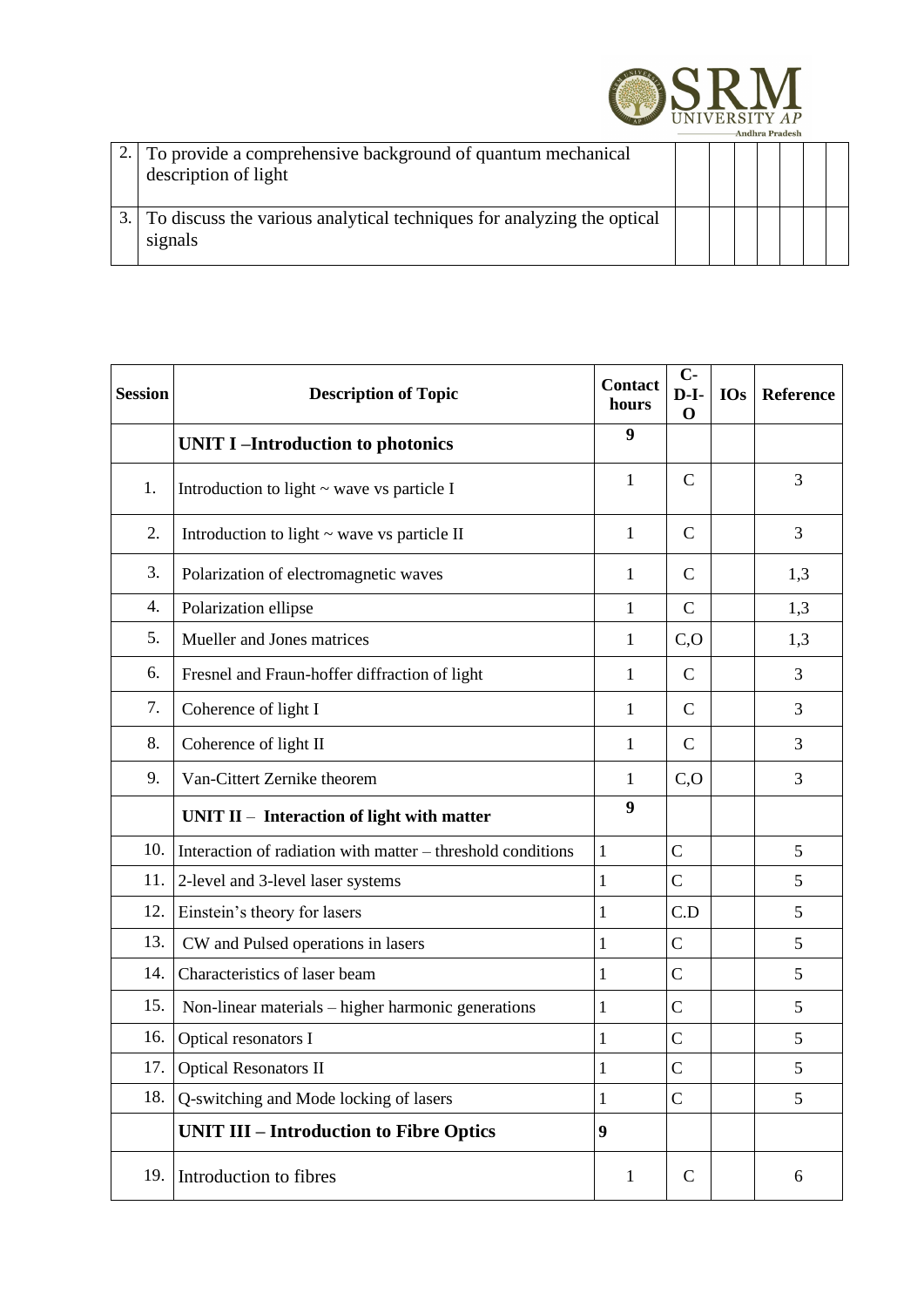

| 20. | Description of fibres – Numerical aperture         | $\mathbf{1}$ | $\mathbf C$   | 6              |
|-----|----------------------------------------------------|--------------|---------------|----------------|
| 21. | Propagation of light through fibre                 | $\mathbf{1}$ | $\mathbf C$   | 6              |
| 22. | Preparation of fibres                              | 1            | C,D           | 6              |
| 23. | Fibre couplers and connectors                      | $\mathbf{1}$ | C,D           | 6              |
| 24. | Optical detectors                                  | 1            | $\mathcal{C}$ | 6              |
| 25. | <b>Fibre Amplifiers</b>                            | 1            | $\mathsf{C}$  | 6              |
| 26. | Fibres for different spatial modes of light        | 1            | $\mathsf{C}$  | 6              |
| 27. | Integrated fibre optics                            | $\mathbf{1}$ | $\mathsf{C}$  | 6              |
|     | <b>UNIT IV: Photon Statistics</b>                  | 9            |               |                |
| 28. | Introduction                                       | $\mathbf{1}$ | $\mathsf{C}$  | $\overline{4}$ |
| 29. | Photon statistics of laser light                   | $\mathbf{1}$ | C,D           | $\overline{4}$ |
| 30. | Derivation of Poissonian statistics                | 1            | $\mathsf{C}$  | $\overline{4}$ |
| 31. | Description of thermal light – Bunching of photons | 1            | $\mathcal{C}$ | $\overline{4}$ |
| 32. | Anti-bunching of light                             | $\mathbf{1}$ | $\mathbf C$   | $\overline{4}$ |
| 33. | Sub and super Poissonian statistics                | 1            | $\mathbf C$   | 4              |
| 34. | Description of Quantum light                       | 1            | $\mathsf{C}$  | $\overline{4}$ |
| 35. | Ideal single photon sources                        | $\mathbf{1}$ | $\mathsf{C}$  | 4              |
| 36. | Heralded single photon sources                     | $\mathbf{1}$ | $\mathsf{C}$  | $\overline{4}$ |
|     | <b>UNIT V: Holography and Optical Imaging</b>      | 9            |               |                |
| 37. | Introduction to Holography                         | 1            | $\mathsf{C}$  | 3              |
| 38. | Computer generated holography                      | $\mathbf{1}$ | $\mathsf{C}$  | 3              |
| 39. | Generation of structured light using holography    | 1            | $\mathsf{C}$  | 3              |
| 40. | Review of Imaging                                  | $\mathbf{1}$ | $\mathcal{C}$ | 3              |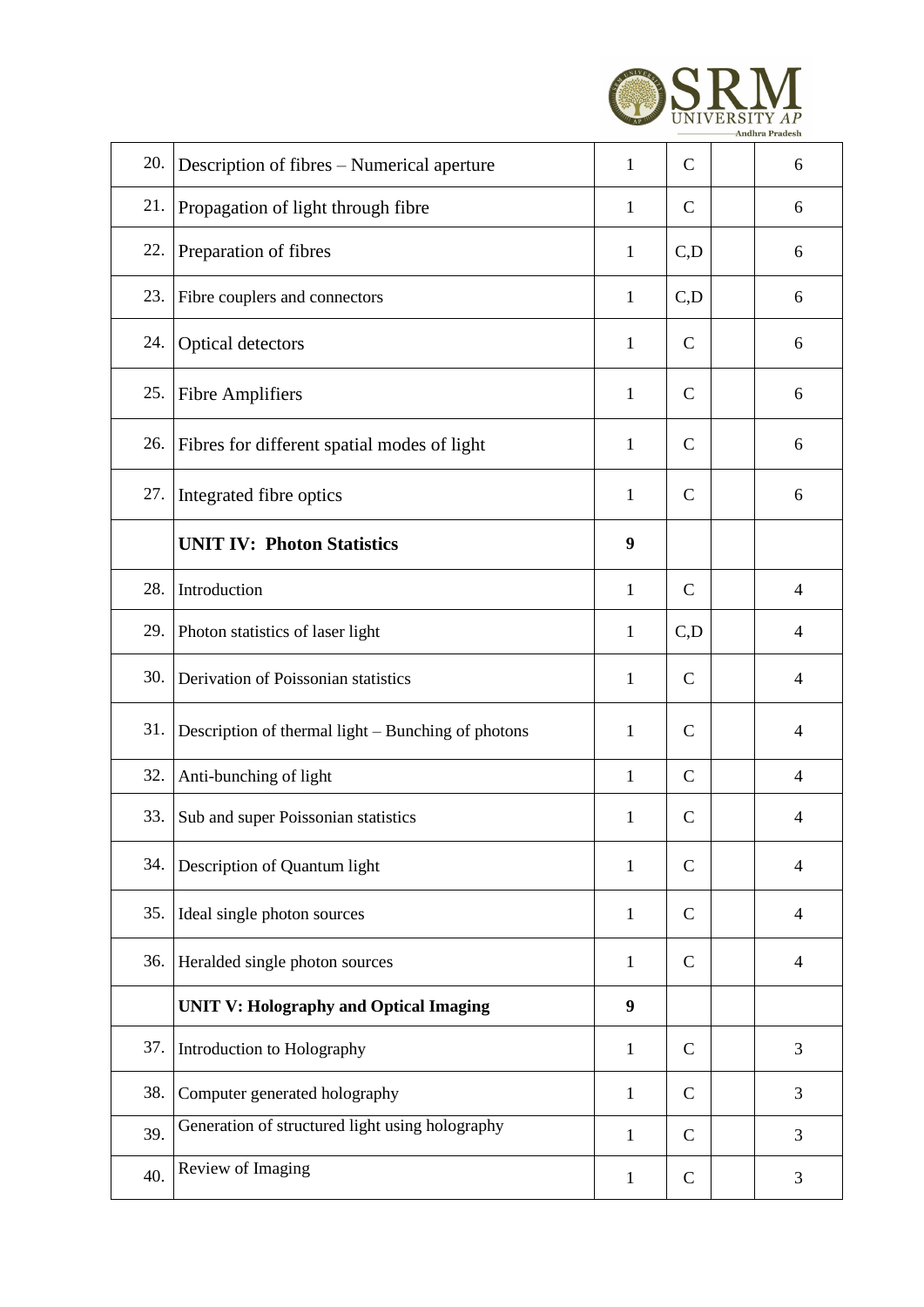

| 41. | Fourier transforms for imaging           |    | C |  | 3 |
|-----|------------------------------------------|----|---|--|---|
| 42. | Reconstruction of phase using holography |    | C |  | 3 |
| 43. | Bio-imaging                              |    | C |  |   |
| 44. | <b>Optical Trapping and tweezers</b>     |    | C |  |   |
| 45. | <b>Optical Coherence tomography</b>      |    | C |  |   |
|     | <b>Total contact hours</b>               | 45 |   |  |   |

|               | <b>LEARNING RESOURCES</b>                                |  |  |  |  |  |
|---------------|----------------------------------------------------------|--|--|--|--|--|
|               | <b>TEXT BOOKS/REFERENCE BOOKS/OTHER READING MATERIAL</b> |  |  |  |  |  |
|               | Polarized light by Goldstein                             |  |  |  |  |  |
|               | Nonlinear Optics, 3rd Ed. by Robert Boyd                 |  |  |  |  |  |
| $\mathcal{R}$ | Introduction to Optics by Hecht                          |  |  |  |  |  |
|               | <b>Quantum optics by Mark Fox</b>                        |  |  |  |  |  |
| 5             | Lasers by Silfvast                                       |  |  |  |  |  |
| 6             | Fibre Optics by Ajoy Ghatak                              |  |  |  |  |  |

| <b>SUBJECT CODE</b> | <b>SUBJECT TITLE</b>    | <b>CORE/ELECTIVE</b> | <b>CREDITS</b> |  |  |  |
|---------------------|-------------------------|----------------------|----------------|--|--|--|
|                     | Computational           | <b>PhD ELECTIVE</b>  |                |  |  |  |
| <b>PHY 703</b>      | <b>Material Science</b> | (EXP                 |                |  |  |  |
|                     |                         |                      |                |  |  |  |

#### **Introduction**

Computational Materials Science, Goals and Approach, Basic Procedure of computational Materials Science Finite Element Analysis (FEA), Monte Carlo Methods, Schrödinger's Wave Equation, Energy Operator: Hamiltonian Ĥ, Plane Wave, Standing Wave, Superposition principles of waves, Indistinguishability of electrons, Infinite and Finite Well Problems, Hydrogen Atom, Degenerate States.

#### **First-Principles Methods**

Born–Oppenheimer (BO) approximation, n-Electron Problem, Hartee method: One-electron model, Hartee-Fock method: Expression for Ψ(r), Orthogonality of wave functions, Expression for E, Variational Principles, Variational approach to the search for the ground-state energy, Self-Consistent procedure, First-Principles Methods.

#### **Density Functional Theory – I**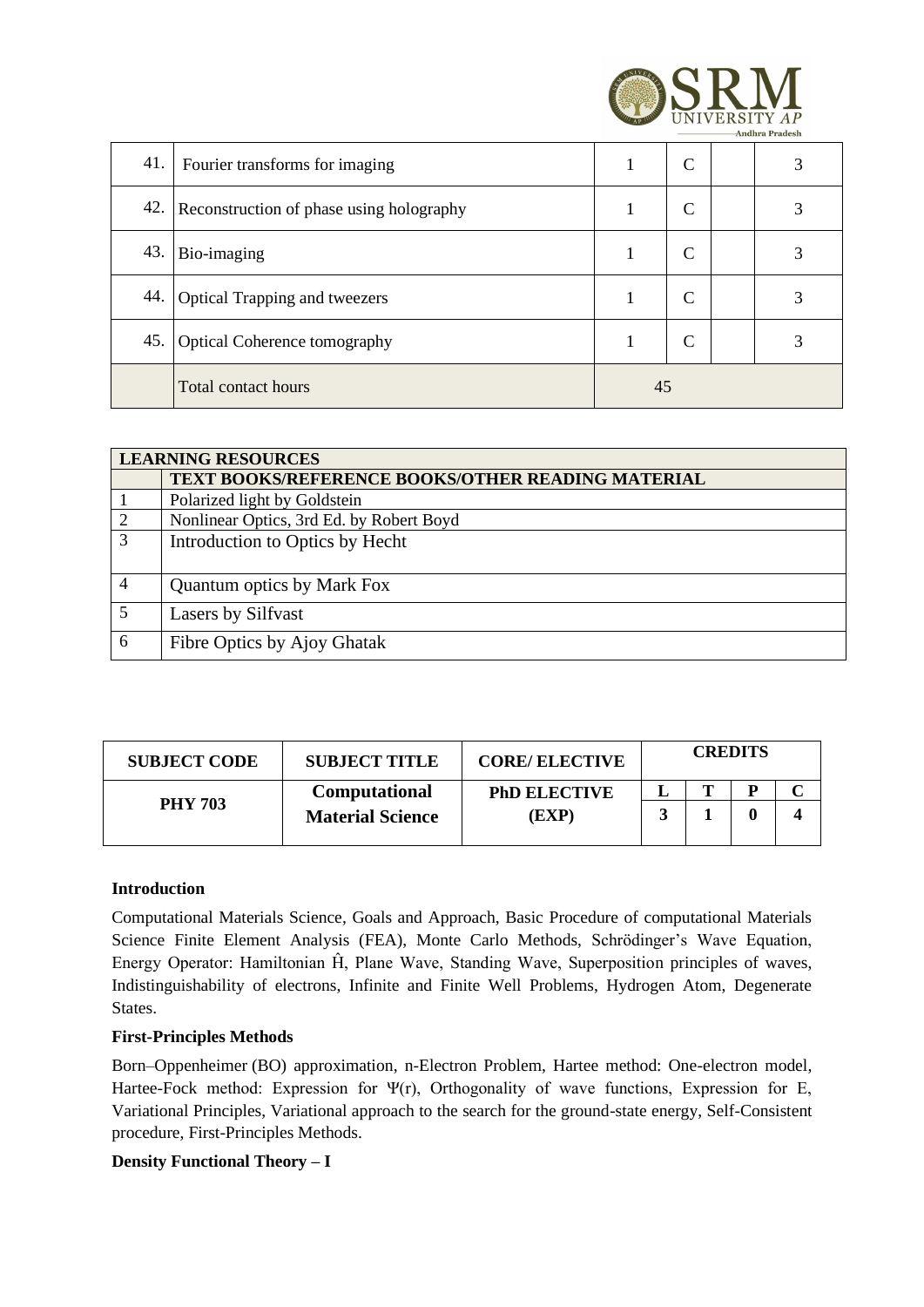

Reduced Density Matrices; Gilbert Theorem; Role of electron density; The problem of vrepresentability and N-representability; Hohenberg-Kohn Theorems; Kohn-Sham (KS) Equation; KS Orbitals & KS Eigenvalues

#### **Density Functional Theory – II**

Exchange-Correlation (XC) Hole; Local Density Approximation (LDA); Generalized Gradient Approximation (GGA); Jacob's Ladder for improved XC Functional; Practical aspects of solving KS Equations: Self-consistency, Iterative Diagonalization, DOS, Bands, Total Energy and other Properties, Spin-polarized DFT; Limitations and cautionary remarks in using DFT. Quasiparticle Representations, Quasiparticle System Replacing n-electron System, DFT for Excited States, Finitetemperature DFT, Time Dependent DFT

#### **Molecular Dynamics**

Atomic Model in MD, Classical mechanics, Molecular dynamics, Pair Potentials, Embedded atom method potentials, Tersoff potential, Potential for ionic solids, N-atom system, Verlet algorithm, Velocity Verlet algorithm, Predictor-corrector algorithm, Potential cutoff, Periodic boundary conditions, Number of atoms, Initial position and velocities, Timestep, Total simulation time, Type of ensembles, Energies, Structural Properties

#### **Reference Books:**

- 1) June Gunn Lee, *Computational Materials Science*, CRC Press 2015 © 2012 by Taylor & Francis Group, LLC.
- 2) Richard M. Martin, *Electronic Structure – Basic Theory and Practical Methods*, © 2004, Cambridge University press, ISBN 0 521 78285 6 hardback.
- 3) David S. Sholl, Janice A. Steckel, *Density functional theory, A Practical Introduction*, Copyright © 2009 by John Wiley & Sons.

| Course Name – Thin Film, Surface and Interfaces |
|-------------------------------------------------|
|-------------------------------------------------|

| <b>SUBJECT CODE</b> | <b>SUBJECT TITLE</b> | <b>CORE/ ELECTIVE</b> | CREDITS |   |  |  |
|---------------------|----------------------|-----------------------|---------|---|--|--|
|                     | Thin Film, Surface   | <b>PhD ELECTIVE</b>   |         | m |  |  |
| <b>PHY 705</b>      | and Interfaces       | $EXP^{\circ}$         |         |   |  |  |

#### **UNIT – I: Introduction**

What is the surface? Why is it important? Historical importance and achievements, Future prospects.

Role of ultra-high vacuum (UHV) in surface science, vacuum techniques, preparation of a clean surface, in-situ experiment

## **UNIT-II: Surface Growth Processes**

Basic theory of epitaxial growth – observation and method of atomic steps, 2D-island nucleation and step flow growth modes, morphological instability of atomic steps.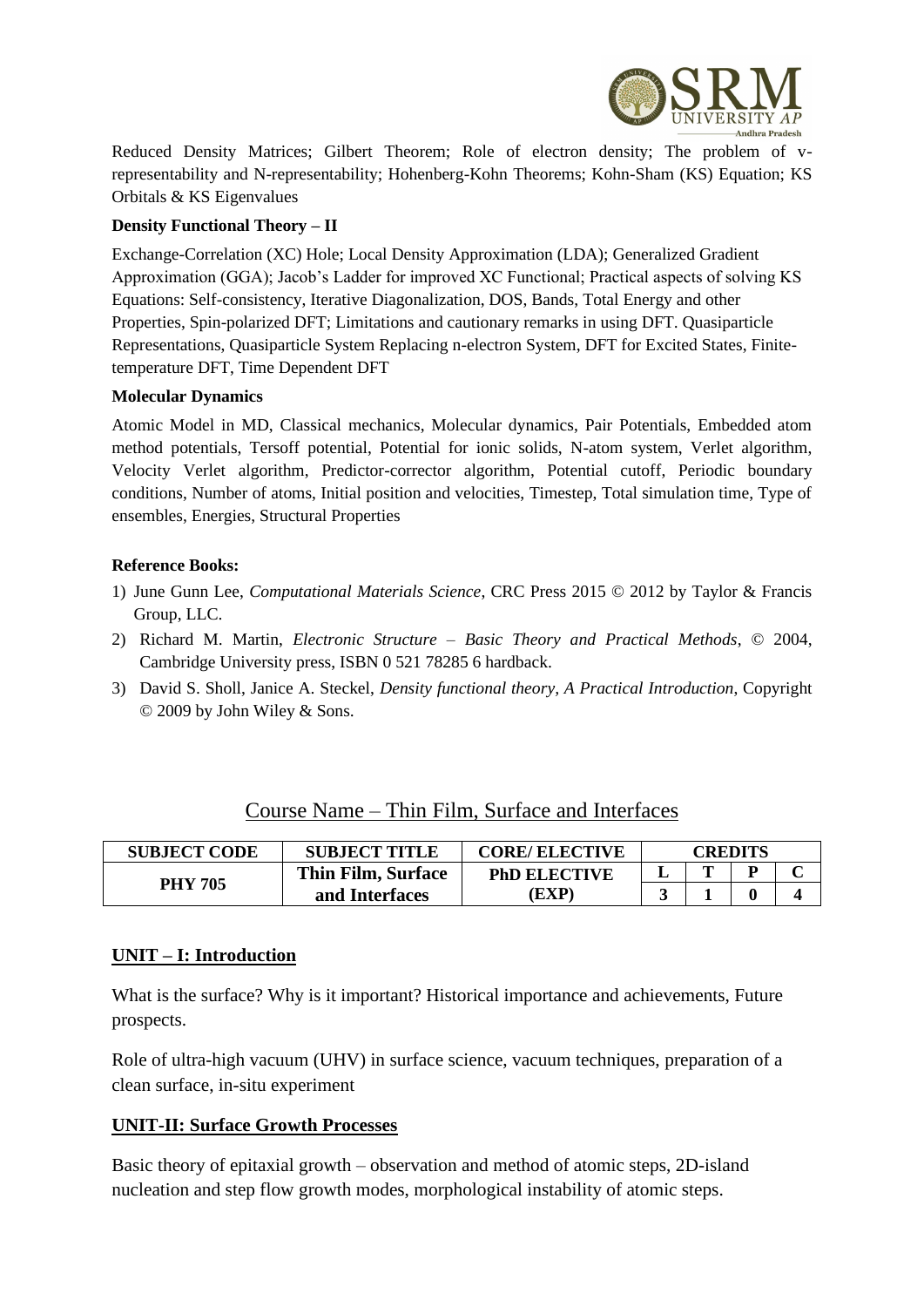

Thin Film Deposition Methods – brief discussions on major thin-film growth techniques like PLD, MBE, MOCVD, ALD, Sputtering and thermal evaporation.

#### **UNIT – III: Surface Characterization Techniques**

Surface chemical composition: AES, XPS, RBS, SIMS, XAS

Surface atomic structure: surface tension, relaxation, reconstruction, defects surface lattice, LEED, RHEED, PEEM, SPM , SEM, TEM, SEXAFS, PED

Surface electronic structure: Surface potential and work function, surface states, band bending, surface, plasmons, PES (XPS, UPS), Inverse Photoemission, EELS, Kelvin Probe

#### **UNIT – IV: Properties of Surface**

Mechanical properties: Choice of substrate and epitaxiality, compressive and tensile strain on film growth, role of interface.

Electrical Properties: Conduction in metallic thin-films, superconducting, semiconducting and dielectric thin-films.

Magnetic Properties: Magnetism in thin-films and hetero-structures, Important length scales, Domains and hysteresis, Role of interfaces, Interaction of magnetism and superconductivity in oxide hetero-structures.

#### **UNIT –V: Applications:**

Semiconductor industry – Application of semiconductor and dielectric thin-films and heterostructures, FINFET etc.

Magnetic thin-film application in spintronics, MRAM.

Defence and space applications:

Self-cleaning, lubrication and microfluidic application using wettability study of thin-film surfaces.

#### *Recommended textbooks*

1. H. Lüth: Surface and Interfaces of Solids, Springer-Verlag 2001

- 2. M. C. Desjonquères, D. Spanjaard: Concepts in Surface Physics, Springer, 1998.
- 3. M. Prutton: Introduction to Surface Physics, Oxford Science Publications, 1994
- 4. A. Zangwill: Physics at Surfaces, Cambridge University Press 1988
- 5. N. V. Richardson, S. Holloway: Handbook of Surface Science, North-Holland, 1996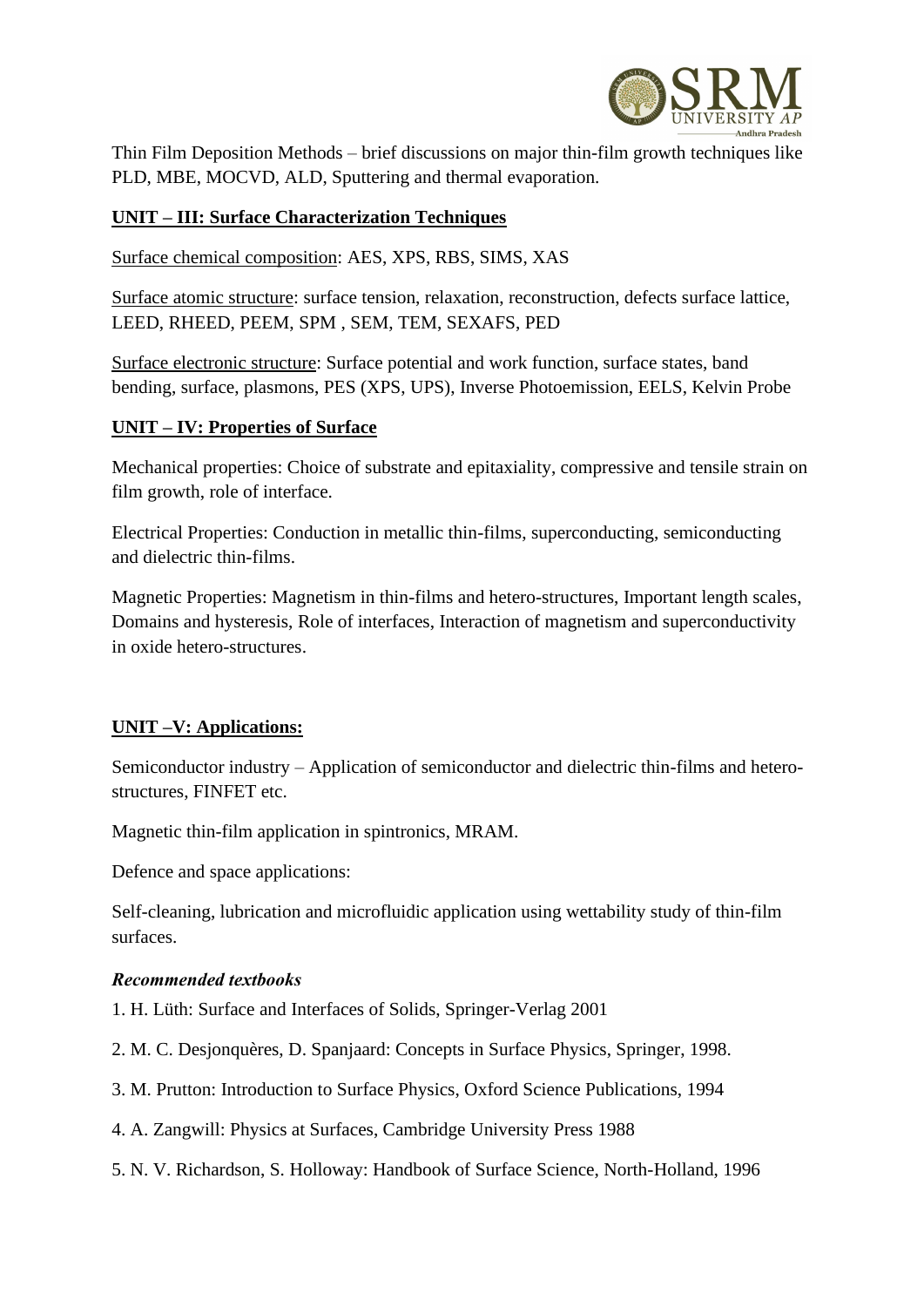

6. R. I. M.Hohn, Principles of Adsorption and Reaction on Solid Surfaces,Wiley & Sons, Inc. 1996

7. D. P. Woodruff, T. A. Delchar: Modern Techniques of Surface Science, Cambridge

University Press, 1994

8. G. Attard, C. Barnes: Surfaces, Oxford University Press, 1998

9. D.Briggs, J.T. Grant: Surface Analysis by Auger and X-ray Photoelectron Spectroscopy,

IM Publications, 2003

10. D.Briggs, M. P. Seah: Practical Surface Analysis: Auger and X-ray photoelectron

spectroscopy, Wiley, 1990

## **Course Name – Nanotechnology in Energy Conversion and Storage**

| <b>SUBJECT CODE</b> | <b>SUBJECT TITLE</b>                    | <b>CORE/ ELECTIVE</b>        | <b>CREDITS</b> |  |   |  |
|---------------------|-----------------------------------------|------------------------------|----------------|--|---|--|
|                     | <b>Nanotechnology</b> in                | <b>PhD ELECTIVE</b><br>(EXP) |                |  | D |  |
| <b>PHY 706</b>      | <b>Energy Conversion</b><br>and Storage |                              |                |  |   |  |

**UNIT I - INTRODUCTION** (9 hours) Nanotechnology for sustainable energy- Energy conversion process, indirect and direct energy conversion-Materials for light emitting diodes-batteries-advanced turbines-catalytic reactors-capacitors-fuel cells.

**UNIT II - RENEWABLE ENERGY TECHNOLOGY** (9 hours) Energy challenges, development and implementation of renewable energy technologies- nanotechnology enabled renewable energy technologies -Energy transport, conversion and storage- Nano, micro, and poly crystalline and amorphous Si for solar cells, Nano-micro Si-composite structure, various techniques of Si deposition.

**UNIT III - MICRO FUEL CELL TECHNOLOGY** (9 hours) 26 SRM-M.Tech.-Nano-2015-16 Micro-fuel cell technologies, integration and performance for micro-fuel cell systems - thin film and microfabrication methods - design methodologies - micro-fuel cell power sources.

**UNIT IV - MICROFLUIDIC SYSTEMS** (9 hours) Nano-electromechanical systems and novel microfluidic devices - nano engines - drivingmechanisms - power generation - microchannel battery micro heat engine (MHE) fabrication - thermocapillary forces -Thermocapillary pumping (TCP) piezoelectric membrane.

**UNIT V - HYDROGEN STORAGE METHODS** (9 hours) Hydrogen storage methods - metal hydrides - size effects - hydrogen storage capacity -hydrogen reaction kinetics - carbon-free cyclegravimetric and volumetric storage capacities- hydriding/dehydriding kinetics -high enthalpy of formation - and thermal management during the hydriding reaction.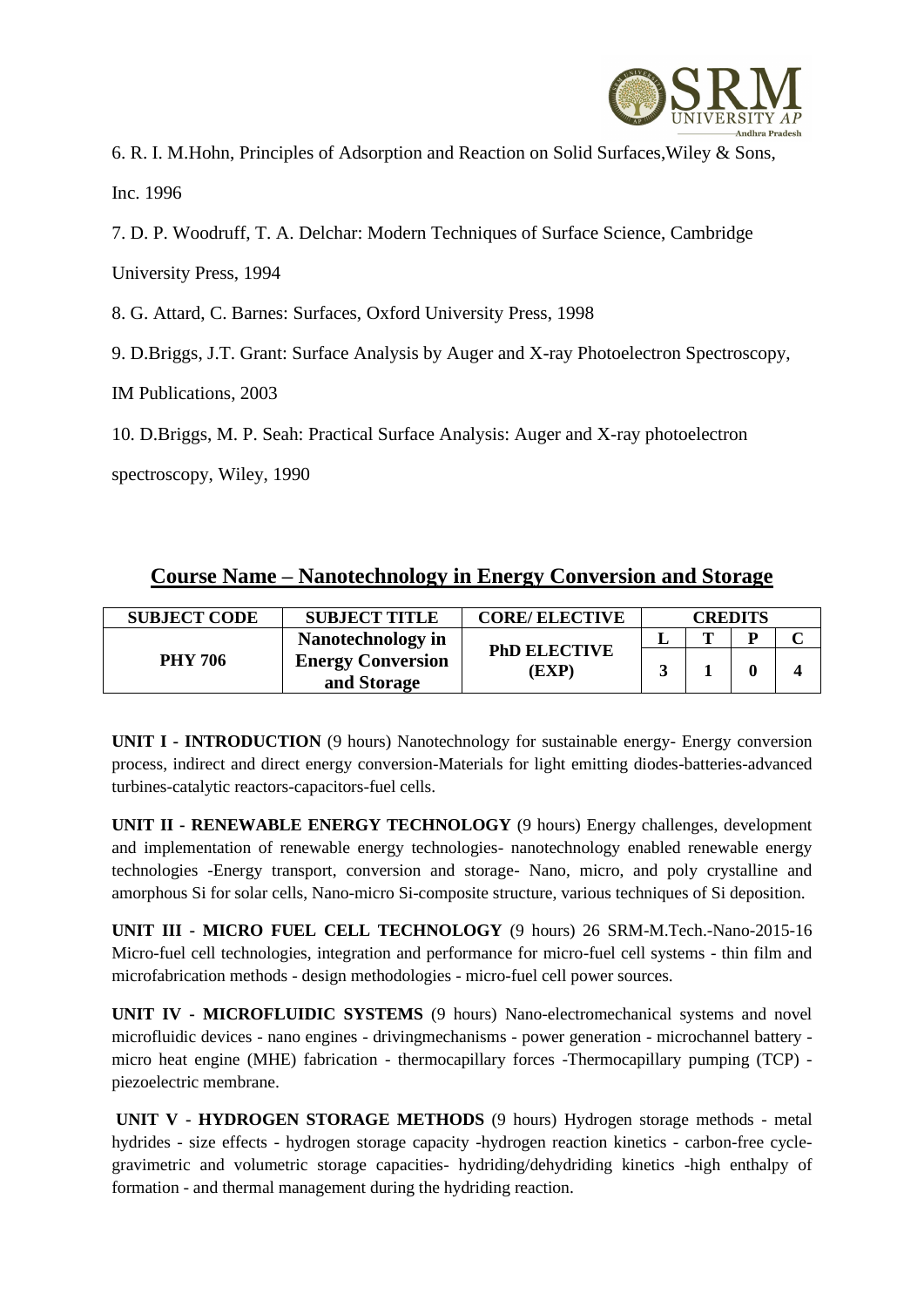

#### REFERENCES

1. Twidell. J. and Weir. T "Renewable Energy Resources", E & F N Spon Ltd, 1986.

2. Martin A Green, "Solar cells: Operating principles, technology and system applications", Prentice Hall Inc, Englewood Cliffs, 1981.

3. Moller. H J "Semiconductor for solar cells", Artech House Inc, 1993.

4. Ben G Streetman, "Solid state electronic device", Prentice Hall of India Pvt Ltd.,1995.

5. Kettani. M.A "Direct energy conversion", Addision Wesley Reading, 1970.

6. Linden , "Hand book of Batteries and fuel cells", Mc Graw Hill, 1984.

7. Hoogers , "Fuel cell technology handbook". CRC Press, 2003. 8. Vielstich, "Handbook of fuel cells: Fuel cell technology and applications", Wiley, CRC Press, 2003.

# **Course Name – Physics and Technology of Nanomaterials and Nanostructures**

| <b>SUBJECT CODE</b> | <b>SUBJECT TITLE</b>     | <b>CORE/ ELECTIVE</b>       | <b>CREDITS</b> |   |   |  |
|---------------------|--------------------------|-----------------------------|----------------|---|---|--|
|                     | <b>Physics and</b>       | <b>PhD ELECTIVE</b><br>(EXP |                | m | D |  |
| <b>PHY 707</b>      | <b>Technology of</b>     |                             |                |   |   |  |
|                     | <b>Nanomaterials and</b> |                             |                |   |   |  |
|                     | <b>Nanostructures</b>    |                             |                |   |   |  |

#### **UNIT – I: Introduction**

What are nanostructures? What makes nanostructures unique and interesting?

Schrödinger equation and free particle, Potential well, quantization, and bound states, Quantum well, wire and dot, Density of states, Tunnelling.

#### **UNIT – II: Physical properties of Nano-structures**

Finite-size effects on physical properties

Transport properties: 2D electron gas (2DEG), Coherent quantum transport, 2DEG in a magnetic field and quantum Hall effect, Quantum dots: Coulomb blockade and resonant tunneling.

Optical Properties: Optoelectronics of quantum wells and superlattices, Optical properties of quantum dot systems, Luminescence from Si-based nanostructures.

Magnetic Properties: Magnetism at the nanoscale, Spin-based electronics, GMR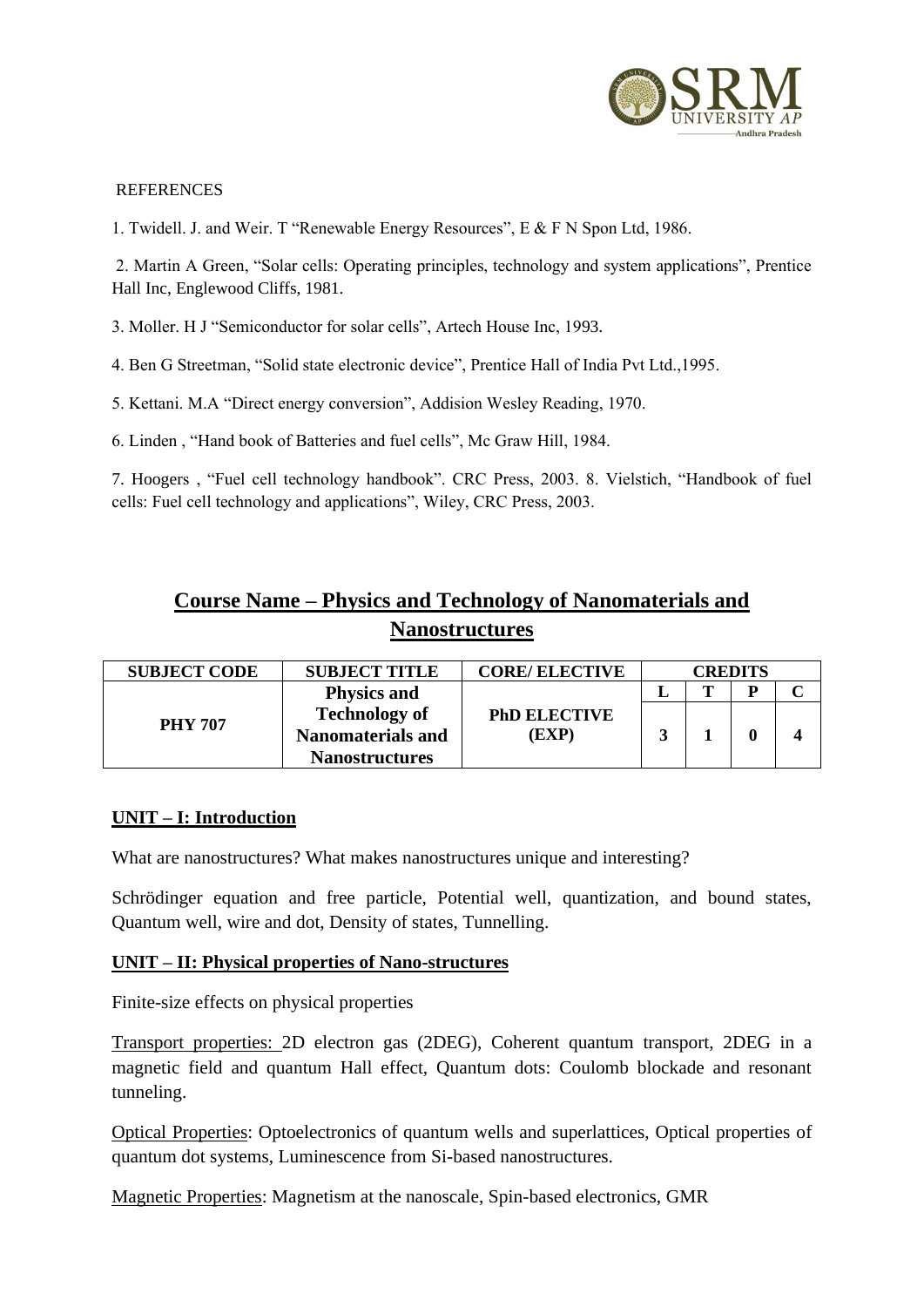

Properties of Special Nanostructures: Quantum dots, Quantum wells, Nano-clusters, Nanotubes & Nanowires (SWCNT, MWCNT), Graphene & other layered materials (2D-TMDC).

#### **UNIT-III: Fabrication of nano-structures**

Top-down and bottom-up approaches of nanomaterial synthesis; Physical and Chemical Vapor deposition, Vapour-liquid-solid synthesis, Chemical synthetic protocols; Sol-gel; Hydrothermal synthesis; Mechanical milling; Nanocluster deposition; Other novel methods of nanomaterial synthesis.

Lithographic techniques: electron beam lithography, x-ray lithography, nanoimprint lithography, dip-pen lithography.

### **UNIT – IV: Characterization of nano-structures**

Scanning probe and tunneling microscopy: Scanning tunneling microscopy (STM), Atomic force microscopy (AFM), Variants of STM/AFM, Near-field scanning optical microscopy (NSOM), Scanning electron microscopy (SEM) & transmission electron microscopy (TEM).

X-ray diffraction; Electron Microscopy; scanning near field optical microscopy; X-ray photoelectron spectroscopy;

Photoluminescence and Raman spectroscopy with emphasis on information that can be extracted about nanomaterials such as size and shape of particles, crystal structure.

#### **UNIT –V : Applications of NSs:**

Single electron devices; sensors; resistive memories; nano-electro mechanical systems; plasmonics; drug delivery; therapy and diagnostics; energy harvesting, storage and generation; superhydrophobic surfaces.

Molecular electronics: Electronic properties and device function of molecules, Assembly of molecule-based electronic devices

#### *Recommended textbooks*

Introduction to Nanotechnology , by Charles Poole and Frank Owens (Wiley publishers) Nanotechnology: Principles and Practices by Sulabha K. Kulkarni, (Springer) Fabrication Engineering at the Micro- and Nanoscale (The Oxford Series in Electrical and Computer Engineering) 4th Edition by Stephen A. Campbell

## **Course Name – Solid State Ionics**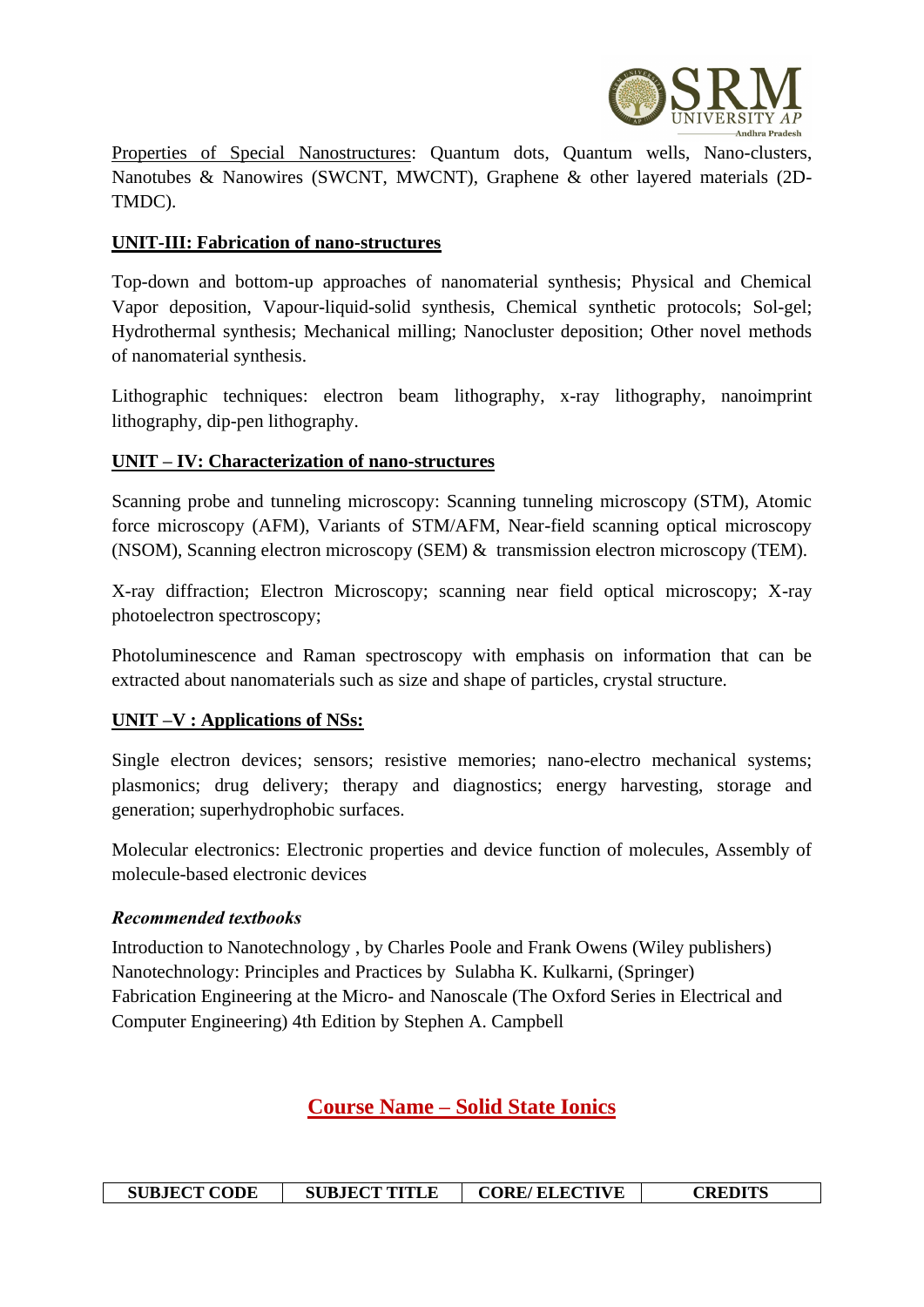|                |                           |                     |   | NIVERSITY AP<br><b>Andhra Pradesh</b> |  |
|----------------|---------------------------|---------------------|---|---------------------------------------|--|
| <b>PHY 708</b> | <b>Solid State Ionics</b> | <b>PhD ELECTIVE</b> | m | D                                     |  |
|                |                           | ЕXР                 |   |                                       |  |

#### **UNIT – I: Crystallography**

Crystalline and amorphous solids, Glasses, Bonding in solids: ionic, covalent, and metallic bonding, Fundamental concepts of crystals, Lattice points and space lattice, Crystal systems, Bravais lattices, Crystal directions, Miller indices, Interplanar spacing, Bragg's law, Crystal structure of NaCl, Diamond, sodium beta alumina, BaTiO<sub>3</sub>, CaF<sub>2</sub>, AgI, PbSnF<sub>4</sub>, RbAgI<sub>4</sub>

#### **UNIT-II: Basic concepts underlying the ionic conductivity in solids**

Imperfections in solids, Kröger-Vink Notation for Point Defects, Point Defect Formation and Equilibrium, Law of Mass-action

Basic Concepts of Diffusion, Tracer Diffusion, Self Diffusion, Chemical Diffusion, Ambipolar Diffusion, Ionic Conduction in Crystalline Solids, Intrinsic and Extrinsic Ionic Conduction, Transference Number, Nernst-Einstein Relationship, and Conductivity-Diffusion Relationship

#### **UNIT – III: Fast ion conductors**

Difference between fast ion conductors and normal ion conductors, Advantages of fast ion conductors

Classification of solid electrolytes based on the type of the mobile ion

Classification of solid electrolytes based on phase and microstructure: (a) Framework Crystalline/Polycrystalline materials, (b) Glassy electrolytes, (c) Polymer electrolytes, (d) Dispersed phase solid electrolytes/Composites (e) ionic liquids

#### **UNIT – IV: Experimental Techniques**

Structural analysis: X-ray Diffraction, Neutron diffraction

Microstructural analysis: Field Emission Scanning Electron Microscopy (SEM), High Resolution-Transmission Electron Microscopy (HRTEM), Atomic Force Microscopy (AFM)

Thermal analysis: Differential Scanning Calorimetry (DSC), Differential Thermal Analysis (DTA), Thermogravimetric Analysis

Transport studies: Complex impedance spectroscopy, Ionic transport number determination, Nuclear Magnetic Resonance (NMR)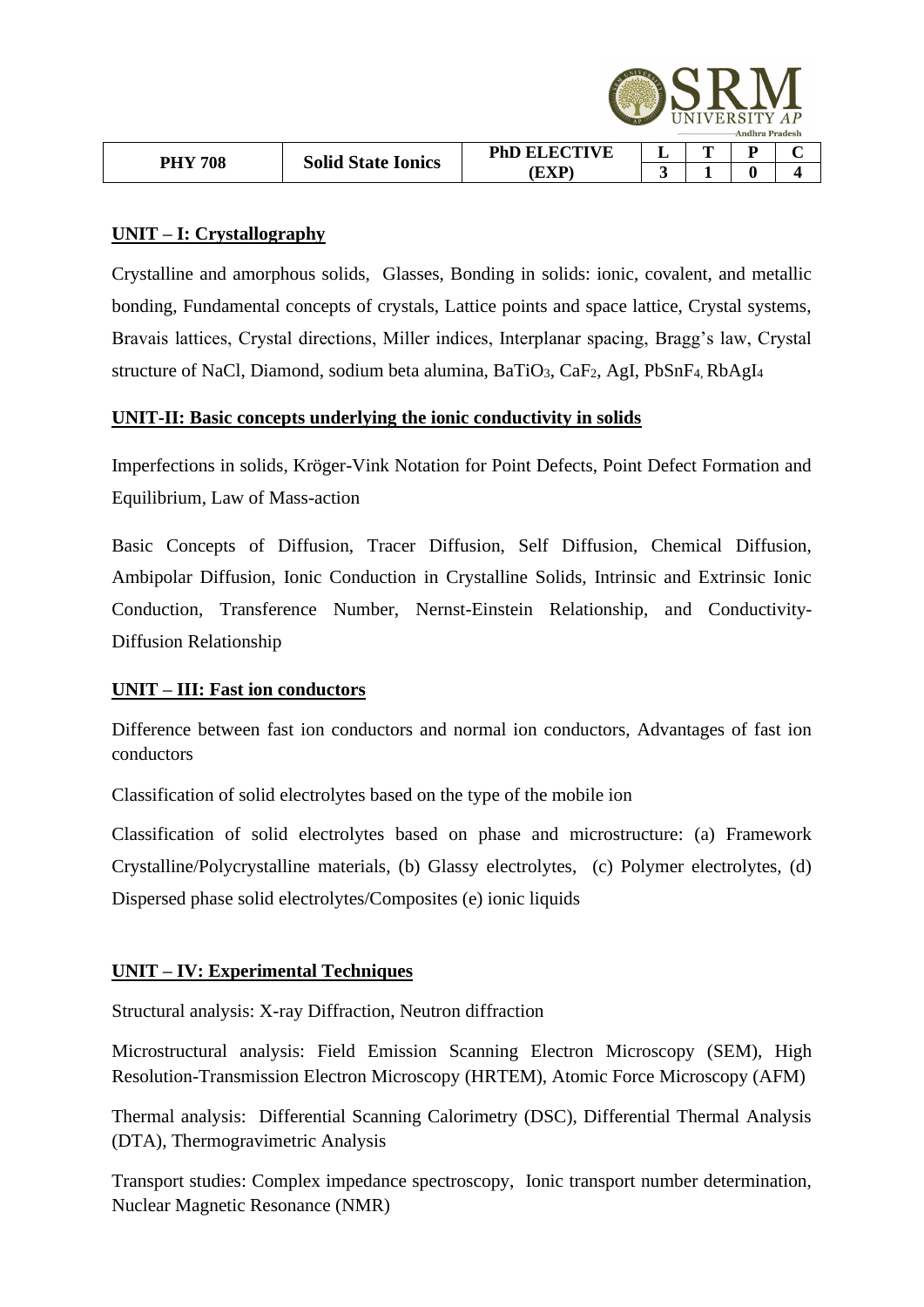

#### **UNIT –V : Solid State Ionic Devices**

Batteries and its types, Li-ion batteries, Thermodynamics and mass transport in all solid state batteries, Fuel cells, Sensors, Supercapacitors, Electrochromic devices.

#### **Recommended textbooks**

- 1. Joachim Maier, Physical Chemistry of Ionic Materials: Ions and Electrons in Solids, Wiley, 2004.
- **2.** A.L. Laskar and S. Chandra (eds), Superionic Solids and Solid electrolytes -Recent Trends, , Academic Press, 1989.
- **3.** Anthony R West, Solid State Chemistry and Its applications, Wiley

| <b>PHY 709</b>     | <b>Quantum Computation</b>                         |                         |  |  | P | C |
|--------------------|----------------------------------------------------|-------------------------|--|--|---|---|
|                    |                                                    |                         |  |  |   |   |
| Co-requisite:      | <b>NIL</b>                                         |                         |  |  |   |   |
| Prerequisite:      |                                                    | PHY213 Quantum Mechnics |  |  |   |   |
| Data Book/         |                                                    |                         |  |  |   |   |
| Codes/Standards    | <b>NIL</b>                                         |                         |  |  |   |   |
| Course Category    |                                                    | Elective                |  |  |   |   |
| Course designed by |                                                    | Department of Physics   |  |  |   |   |
| Approval           | Academic Council Meeting, 2019 (Regulation - 2019) |                         |  |  |   |   |

|                                                                 | <b>PURPOSE</b><br>The course represents a comprehensive survey on the concept of quantum computing<br>with an exposition of qubits, quantum logic gates, quantum algorithms and<br>Implementation. Starting with the main definitions of the theory of computation, the<br>course mostly deals with the application of the laws of quantum mechanics to quantum<br>computing and quantum algorithms. |                                                                                                                               |  |  |  |  |  |  |  |
|-----------------------------------------------------------------|------------------------------------------------------------------------------------------------------------------------------------------------------------------------------------------------------------------------------------------------------------------------------------------------------------------------------------------------------------------------------------------------------|-------------------------------------------------------------------------------------------------------------------------------|--|--|--|--|--|--|--|
| <b>LEARNING OBJECTIVES</b><br><b>STUDENT</b><br><b>OUTCOMES</b> |                                                                                                                                                                                                                                                                                                                                                                                                      |                                                                                                                               |  |  |  |  |  |  |  |
| At the end of the course, student will be able to               |                                                                                                                                                                                                                                                                                                                                                                                                      |                                                                                                                               |  |  |  |  |  |  |  |
| 4.                                                              |                                                                                                                                                                                                                                                                                                                                                                                                      | know the definition of qubit, quantum logic gates, quantum circuits<br>and quantum algorithms                                 |  |  |  |  |  |  |  |
| 5.                                                              | understand how quantum parallelism is used in the simplest quantum<br>algorithms such as Deutsch, period finding and quantum Fourier transform                                                                                                                                                                                                                                                       |                                                                                                                               |  |  |  |  |  |  |  |
| 6.                                                              | computers                                                                                                                                                                                                                                                                                                                                                                                            | know the basic requirements for implementation of quantum<br>computers and classify the schemes for implementation of quantum |  |  |  |  |  |  |  |

| Session | <b>Description of Topic</b> | <b>Contact</b><br>hours | $C-D-I-O$ | <b>IOs</b> Reference |
|---------|-----------------------------|-------------------------|-----------|----------------------|
| Unit .  | <b>Matrix and Tensor</b>    | Q                       |           | ⊥.∠                  |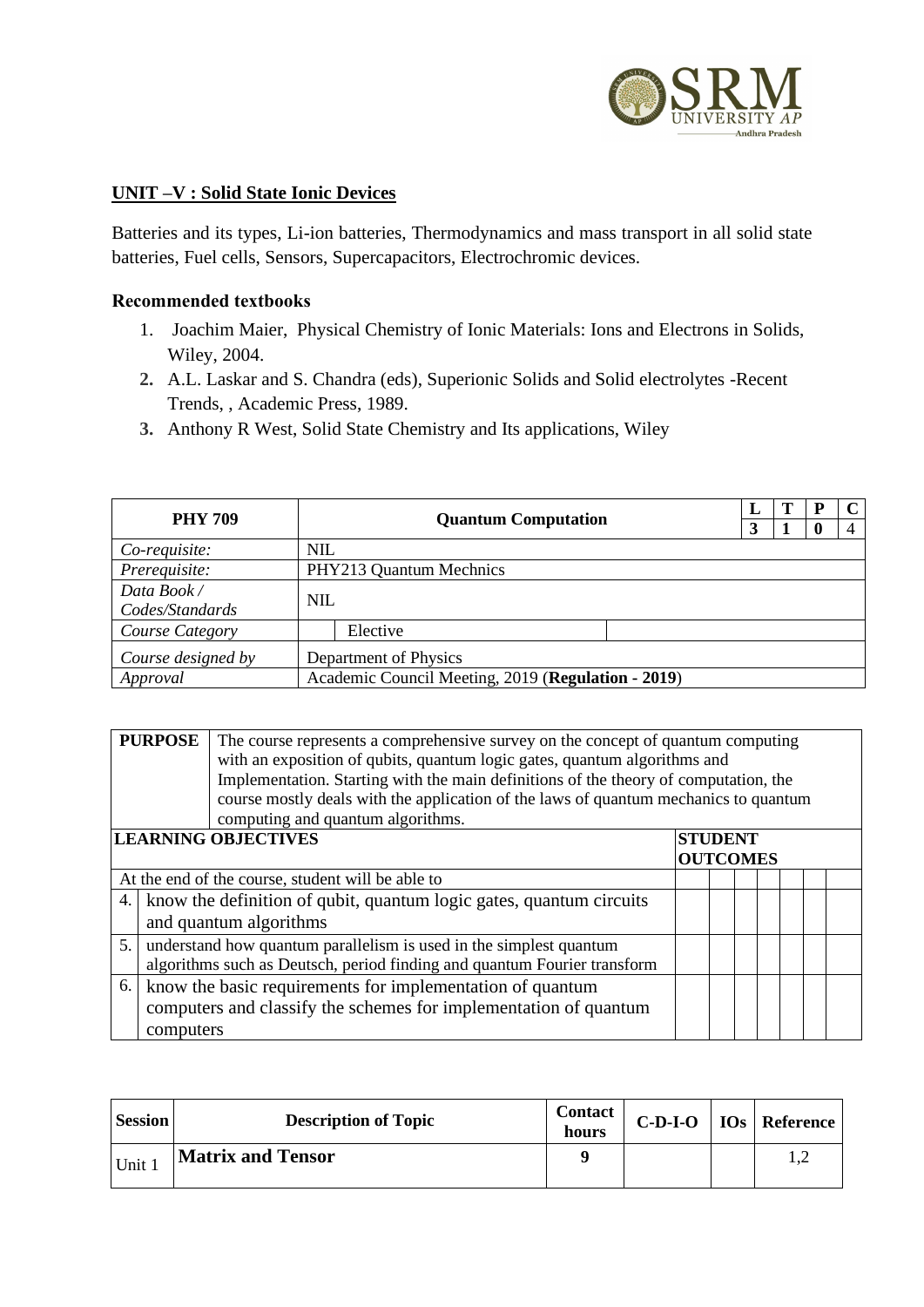

| 1.     | Basis vectors and orthogonality                                   | $\mathbf{1}$ | $\mathcal{C}$ | 1,2 |
|--------|-------------------------------------------------------------------|--------------|---------------|-----|
| 2.     | Matrices Hilbert spaces                                           | $\mathbf{1}$ | $\mathcal{C}$ | 1,2 |
| 3.     | Tensors in index notation                                         | $\mathbf{1}$ | $C-D$         | 1,2 |
| 4.     | Inner and outer products                                          | $\mathbf{1}$ | $\mathsf{C}$  | 1,2 |
| 5.     | Kronecker and Levi Civita tensors                                 | $\mathbf{1}$ | $\mathsf{C}$  | 1,2 |
| 6.     | Contraction, symmetric and antisymmetric<br>tensors, quotient law | $\mathbf{1}$ | $C-D$         | 1,2 |
| 7.     | Metric tensors, covariant and contravariant<br>tensors            | $\mathbf{1}$ | $C-D$         | 1,2 |
| 8.     | Unitary operators and projectors                                  | $\mathbf{1}$ | $\mathsf{C}$  | 1,2 |
| 9.     | Dirac notation                                                    | $\mathbf{1}$ | $\mathbf C$   | 1,2 |
| Unit 2 | <b>Introduction and Overview</b>                                  |              |               |     |
| 10.    | Qubits and pieces                                                 | $\mathbf{1}$ | $C-D$         | 1,2 |
| 11.    | <b>Bloch</b> sphere                                               | 1            | $C-D$         | 1,2 |
| 12.    | Qquantum mechanical probabilities                                 | 1            | $C-D$         | 1,2 |
| 13.    | Quantum behaviors                                                 | $\mathbf{1}$ | $C-D$         | 1,2 |
| 14.    | History of quanta                                                 | 1            | $C-D$         | 1,2 |
|        | 15. Base states and superposition                                 | $\mathbf{1}$ | $C-D$         | 1,2 |
| 16.    | Structural randomness                                             | $\mathbf{1}$ | $C-D$         | 1,2 |
| 17.    | Measurement: how long is a qubit?                                 | $\mathbf{1}$ | $C-D$         | 1,2 |
| 18.    | Heisenberg's Uncertainty Principle                                | $\mathbf{1}$ | $C-D$         | 1,2 |
| Unit 3 | <b>Fundamentals of Quantumness and Quantum</b><br><b>Circuit</b>  | 9            |               |     |
| 19.    | Abramsky-Coecke semantics                                         | $\mathbf{1}$ | $C-D$         | 1,2 |
| 20.    | no-cloning theorem                                                | $\mathbf{1}$ | $D-I$         | 1,2 |
| 21.    | quantum entanglement                                              | $\mathbf{1}$ | $D-I$         | 1,2 |
| 22.    | <b>Bell</b> states                                                | $\mathbf{1}$ | $D-I$         | 1,2 |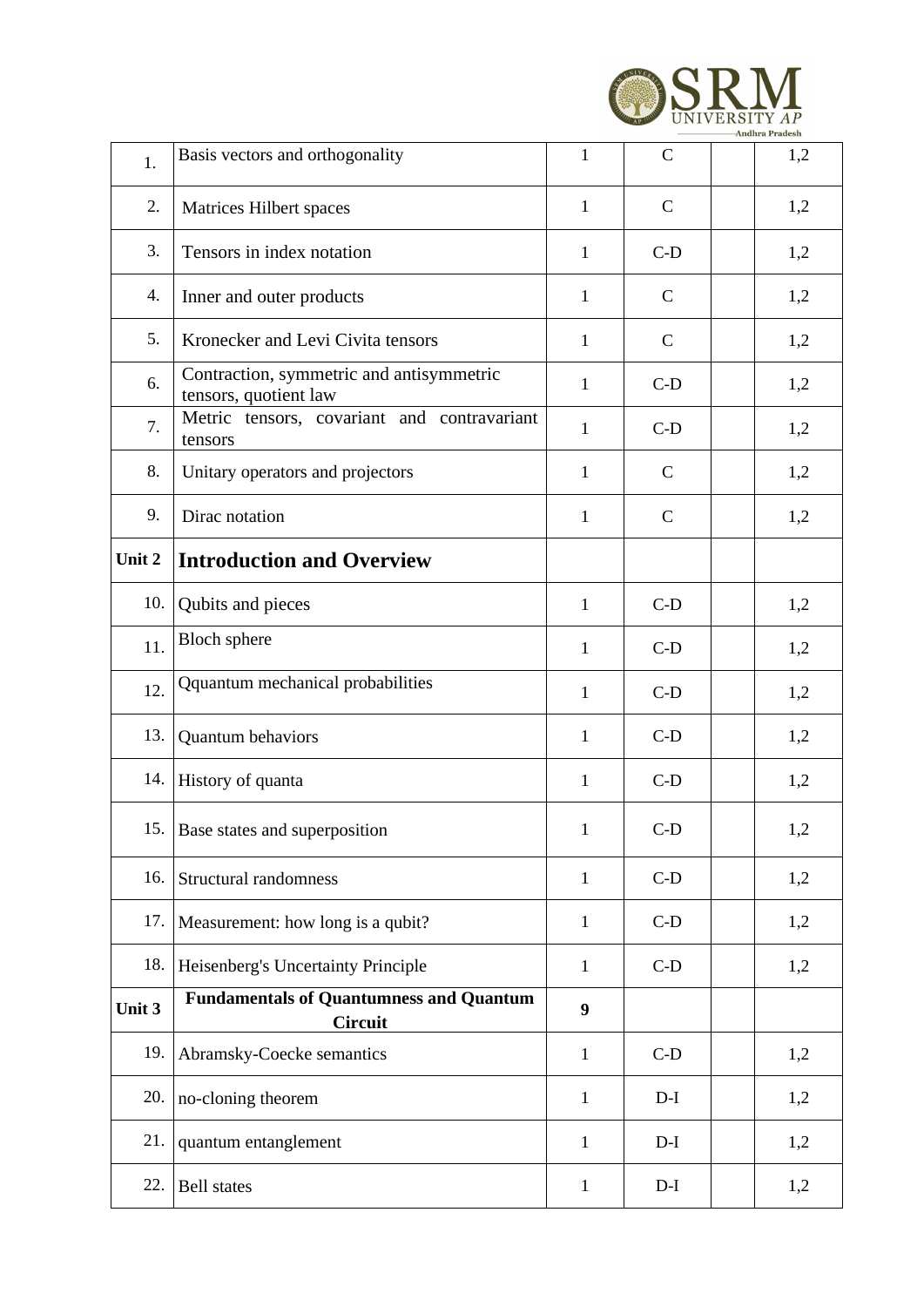

| 23.    | <b>Bell</b> inequalities                                           | $\mathbf{1}$ | $D-I$ | 1,2 |
|--------|--------------------------------------------------------------------|--------------|-------|-----|
| 24.    | Pauli, Hadamard gates                                              | 1            | $D-I$ | 1,2 |
| 25.    | phase, CNOT, Toffoli gates                                         | $\mathbf{1}$ | $D-I$ | 1,2 |
| 26.    | quantum teleportation                                              | 1            | $D-I$ | 1,2 |
| 27.    | universality of two-qubit gates                                    | 1            | $D-I$ | 1,2 |
| Unit 4 | <b>Quantum Algorithms</b>                                          | 9            |       |     |
| 28.    | Deutsch-Josza algorithm                                            | 1            | $D-I$ | 1,2 |
| 29.    | Deutsch-Josza algorithm application                                | 1            | $D-I$ | 1,2 |
| 30.    | Simon's problem                                                    | $\mathbf{1}$ | $D-I$ | 1,2 |
| 31.    | quantum Fourier transform                                          | 1            | $D-I$ | 1,2 |
| 32.    | Shor's Algorithm - Periodicity                                     | 1            | $D-I$ | 1,2 |
| 33.    | Shor's period-finding algorithm                                    | $\mathbf{1}$ | $D-I$ | 1,2 |
| 34.    | Shor's Algorithm - Preparing and Data Modular<br>Arithmetic        | 1            | $D-I$ | 1,2 |
| 35.    | Shor's Algorithm - Superposition Collapse,<br>Entangelment and QFT | 1            | $D-I$ | 1,2 |
| 36.    | Grover's searching algorithms                                      | 1            | $D-I$ | 1,2 |
| Unit 5 | <b>Quantum Computer</b>                                            | 9            |       |     |
| 37.    | Quantum key distribution                                           | 1            | $I-O$ | 1,2 |
| 38.    | Physical realization of quantum computation:<br>ion trap           | $\mathbf{1}$ | $I-O$ | 1,2 |
| 39.    | Physical realization of quantum computation:<br>cavity QED         | $\mathbf{1}$ | $I-O$ | 1,2 |
| 40.    | Physical realization of quantum computation:<br>nuclear magnetic   | $\mathbf{1}$ | $I-O$ | 1,2 |
| 41.    | <b>Quantum Error Correction</b>                                    | $\mathbf{1}$ | $I-O$ | 1,2 |
| 42.    | <b>Quantum Error Correction Example</b>                            | $\mathbf{1}$ | $I-O$ | 1,2 |
| 43.    | physical qubits                                                    | $\mathbf{1}$ | $I-O$ | 1,2 |
|        |                                                                    |              |       |     |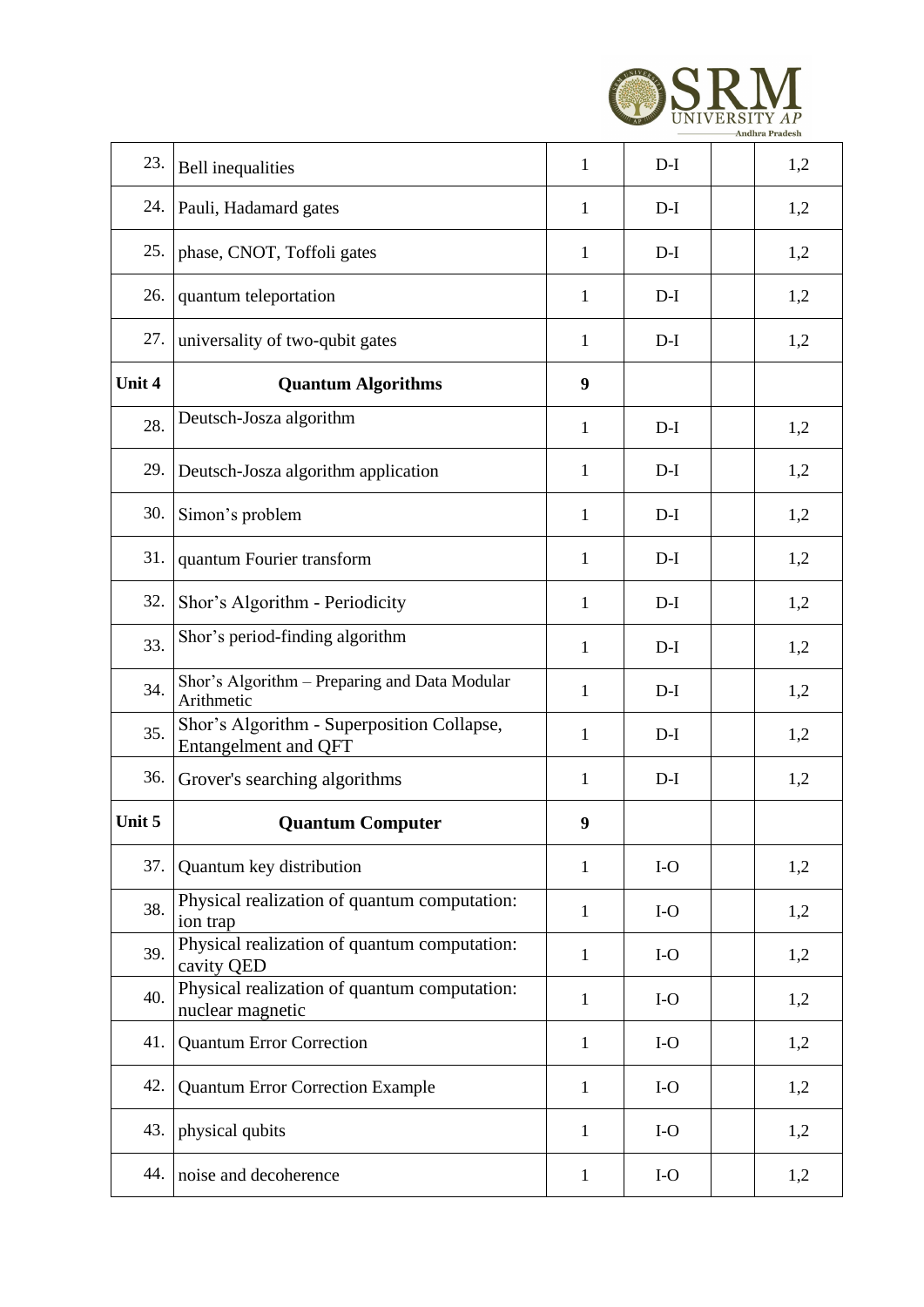

| 45. Quantum cryptography | I-C |  |
|--------------------------|-----|--|
| Total contact hours      |     |  |

| <b>LEARNING RESOURCES</b>                                                                                                   |  |  |  |  |  |  |  |
|-----------------------------------------------------------------------------------------------------------------------------|--|--|--|--|--|--|--|
| TEXT BOOKS/REFERENCE BOOKS/OTHER READING MATERIAL                                                                           |  |  |  |  |  |  |  |
| Phillip Kaye, Raymond Laflamme, and Michele Mosca (2007). An Introduction to<br>Quantum Computing. Oxford University Press. |  |  |  |  |  |  |  |
| Michael A. Nielsen and Isaac L. Chuang (2000). Quantum Computation and Quantum Information. Cambridge University Press.     |  |  |  |  |  |  |  |

| <b>PHY 711M</b>                                  |            |                                            |  |  | P |  |  |
|--------------------------------------------------|------------|--------------------------------------------|--|--|---|--|--|
|                                                  |            | <b>Introduction to Soft matter physics</b> |  |  |   |  |  |
| Co-requisite:                                    | <b>NIL</b> |                                            |  |  |   |  |  |
| Prerequisite:                                    |            | Mechanics I                                |  |  |   |  |  |
| Data Book/                                       | <b>NIL</b> |                                            |  |  |   |  |  |
| Codes/Standards                                  |            |                                            |  |  |   |  |  |
| Course Category                                  |            | <b>CORE</b>                                |  |  |   |  |  |
| Course designed by                               |            | Department of Physics                      |  |  |   |  |  |
| Approval<br>-- Academic Council Meeting --, 2020 |            |                                            |  |  |   |  |  |

| <b>PURPOSE</b>                                                                                        | The purpose of this course is to introduce the students with the physics of<br>membranes, polymers and structural stability in biological and other objects. |                                   |  |  |  |  |  |  |
|-------------------------------------------------------------------------------------------------------|--------------------------------------------------------------------------------------------------------------------------------------------------------------|-----------------------------------|--|--|--|--|--|--|
|                                                                                                       |                                                                                                                                                              | <b>STUDENT</b><br><b>OUTCOMES</b> |  |  |  |  |  |  |
| At the end of the course, students will be able to                                                    |                                                                                                                                                              |                                   |  |  |  |  |  |  |
| Understand the interactions and energy scales involved in soft<br>matter physics                      |                                                                                                                                                              |                                   |  |  |  |  |  |  |
| Apply those concepts in understanding stability and fluctuations in<br>biological cells and membranes |                                                                                                                                                              |                                   |  |  |  |  |  |  |
|                                                                                                       | Understand the concept of fluid flow and hydrodynamic instabilities                                                                                          |                                   |  |  |  |  |  |  |
|                                                                                                       | Understand the concept of elastic properties of polymers                                                                                                     |                                   |  |  |  |  |  |  |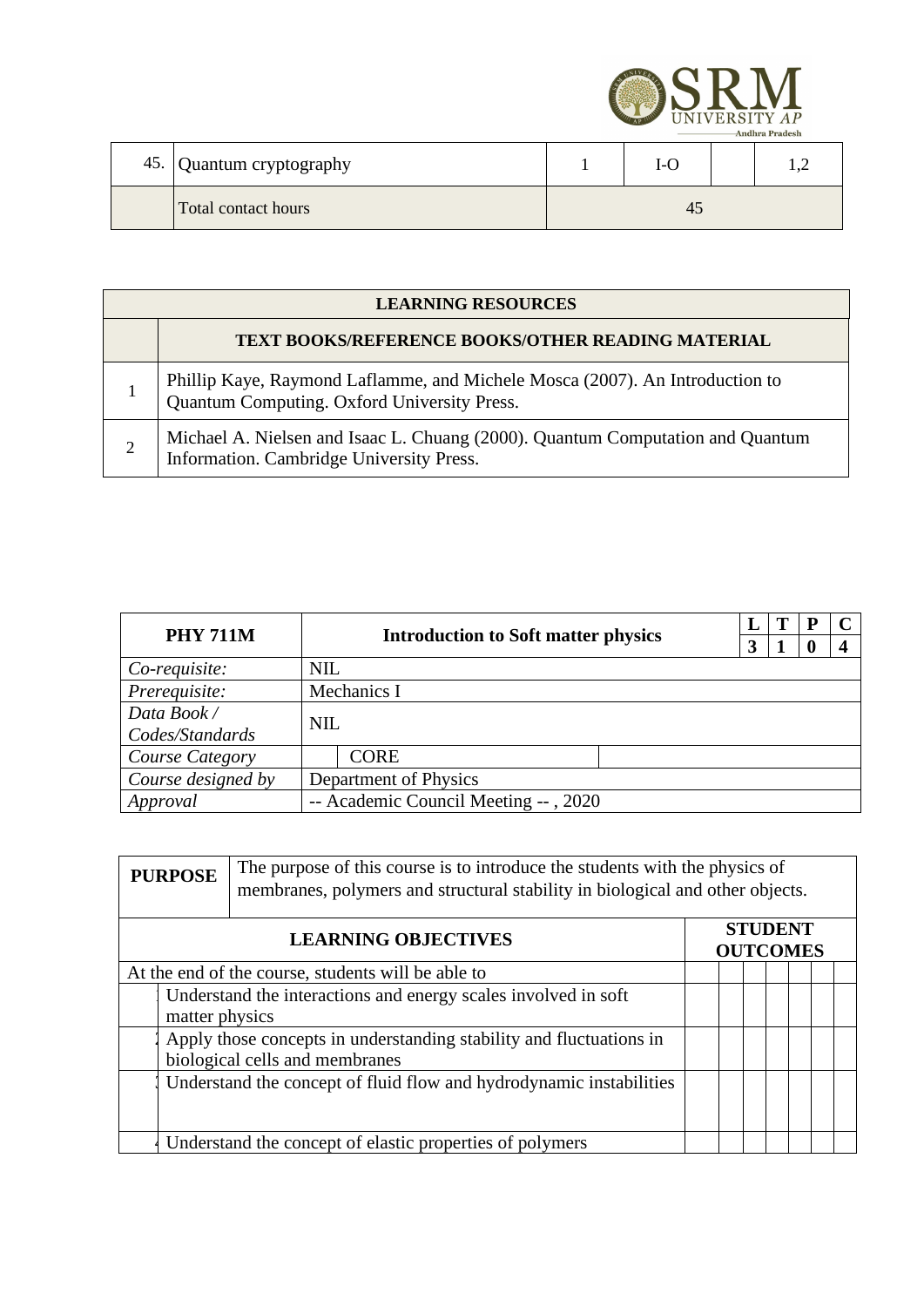

| <b>Session</b> | <b>Description of Topic</b>                                                                     | <b>Contact</b><br>hours | $C-D-$<br>$I-O$ | <b>IOs</b> Reference |
|----------------|-------------------------------------------------------------------------------------------------|-------------------------|-----------------|----------------------|
|                | <b>UNIT-I-</b> Interactions in soft matters                                                     | 12                      |                 |                      |
| 1.             | What is soft matter?                                                                            | $\mathbf{1}$            | $\mathbf C$     | 1,2                  |
| 2.             | Forces, energies and time scales in soft matter                                                 | $\mathbf{1}$            | $\mathbf C$     | 1,2                  |
| 3.             | Surface tension                                                                                 | $\mathbf{1}$            | $\mathcal{C}$   | 1,2                  |
| 4.             | Surface energy                                                                                  | $\mathbf{1}$            | D               | 1,2                  |
| 5.             | Wetting phenomena: Young's equation and contact<br>angle                                        | 1                       | D               | 1,2                  |
| 6.             | Hydrophobicity and hydrophilicity                                                               | $\mathbf{1}$            | $\mathbf C$     | 1,2                  |
| 7.             | Capillarity                                                                                     | 1                       | $\mathbf C$     | 1,2                  |
| 8.             | interaction<br>Van<br>der<br>Waals<br>(molecules<br>and<br>colloids); stability and aggregation | $\mathbf{1}$            | $\mathbf C$     | 1,2                  |
| 9.             | Entropy driven interactions                                                                     | 1                       | $\mathcal{C}$   | 1,2                  |
| 10.            | <b>Tutorial I</b>                                                                               | $\mathbf{1}$            | $D-I$           | 1,2                  |
| 11.            | <b>Tutorial II</b>                                                                              | $\mathbf{1}$            | $D-I$           | 1,2                  |
| 12.            | <b>Tutorial III</b>                                                                             | $\mathbf{1}$            | $D-I$           |                      |
|                | UNIT II - Elements of complex fluids motion                                                     | 12                      |                 |                      |
| 13.            | Random walks and diffusion equation                                                             | $\mathbf{1}$            | $\mathbf C$     | 1,2                  |
| 14.            | Brownian motions of colloidal particles                                                         | $\mathbf{1}$            | $\mathbf C$     | 1,2                  |
| 15.            | Langevin equation                                                                               | $\mathbf{1}$            | $\mathcal{C}$   | 1,2                  |
| 16.            | Fokker-Planck equation                                                                          | $\mathbf{1}$            | $\mathcal{C}$   | 1,2                  |
| 17.            | Hydrodynamics: Navier-Stokes equation                                                           | $\mathbf 1$             | D               | 1,2                  |
| 18.            | Reynolds number                                                                                 | $\mathbf{1}$            | $\mathbf C$     | 1,2                  |
| 19.            | Linearization: Stokes law                                                                       | $\mathbf{1}$            | $\mathbf C$     | 1,2                  |
| 20.            | Hard sphere suspension                                                                          | $\mathbf 1$             | $D-I$           | 1,2                  |
| 21.            | Linear viscoelasticity                                                                          | $\mathbf{1}$            | $D-I$           | 1,2                  |
| 22.            | <b>Tutorial IV</b>                                                                              | 1                       | $D-I$           | 1,2                  |
| 23.            | <b>Tutorial V</b>                                                                               | 1                       | $D-I$           | 1,2                  |
| 24.            | <b>Tutorial VI</b>                                                                              | 1                       | $D-I$           | 1,2                  |
|                | UNIT III - Self-assembly and membranes                                                          | 12                      |                 |                      |
| 25.            | Concept of self-assembly                                                                        | $\mathbf{1}$            | $\mathbf C$     | 1,2                  |
| 26.            | Aggregation of amphiphilic molecules; critical<br>micelle concentration                         | $\mathbf{1}$            | $\mathbf C$     | 1,2                  |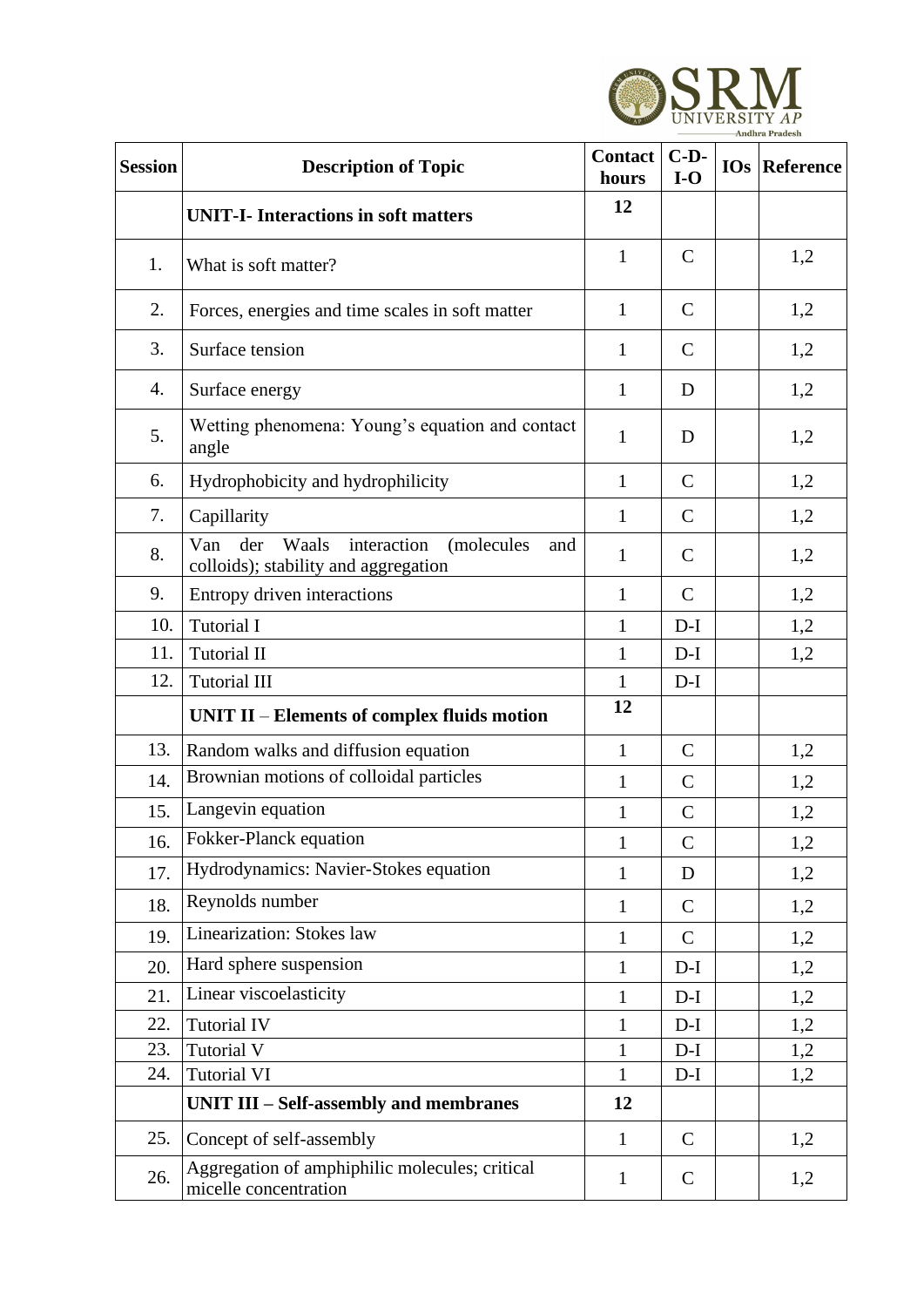| 27. | Self-assembly in viruses                                     | 1              | $\mathbf C$   | 1,2 |
|-----|--------------------------------------------------------------|----------------|---------------|-----|
| 28. | Self-assembly in colloidal systems                           | $\mathbf{1}$   | $C-D$         | 1,2 |
| 29. | Applications of self-assembly in nanotechnology              | $\mathbf{1}$   | $C-D$         | 1,2 |
| 30. | Lipid bilayers and cell membranes                            | $\mathbf{1}$   | $\mathcal{C}$ | 1,2 |
| 31. | Curvature elasticity in membranes                            | $\mathbf{1}$   | D             | 1,2 |
| 32. | Fluctuations in membranes                                    | $\mathbf{1}$   | $C-D$         | 1,2 |
| 33. | Problems on Fluctuations in membranes                        | 1              | D             | 1,2 |
| 34. | <b>Tutorial VII</b>                                          | $\mathbf{1}$   | $D-I$         | 1,2 |
| 35. | <b>Tutorial VIII</b>                                         | 1              | $D-I$         | 1,2 |
| 36. | <b>Tutorial IX</b>                                           | $\mathbf{1}$   | $D-I$         | 1,2 |
|     | <b>UNIT IV: Polymers</b>                                     | 12             |               |     |
| 37. | Examples of polymers                                         | $\mathbf{1}$   | D             | 1,2 |
| 38. | Polymers and biological macromolecules                       | 1              | $\mathcal{C}$ | 1,2 |
| 39. | Polymer statistics: single polymer chain                     | 1              | $\mathcal{C}$ | 1,2 |
| 40. | Self-avoiding walk                                           | 1              | D             | 1,2 |
| 41. | Entropic forces and excluded volumes                         | $\mathbf{1}$   | $\mathcal{C}$ | 1,2 |
| 42. | Persistence length                                           | $\mathbf{1}$   | $\mathbf C$   | 1,2 |
| 43. | DNA as polymer chain                                         | $\mathbf{1}$   | $\mathbf C$   | 1,2 |
| 44. | Phase transition and Flory theory of polymers                | $\mathbf{1}$   | $\mathbf C$   | 1,2 |
| 45. | Rubber elasticity                                            | $\mathbf{1}$   | D             | 1,2 |
| 46. | Tutorial X                                                   | $\mathbf{1}$   | $D-I$         | 1,2 |
| 47. | <b>Tutorial XI</b>                                           | $\mathbf{1}$   | $D-I$         | 1,2 |
| 48. | <b>Tutorial XII</b>                                          | $\mathbf{1}$   | $D-I$         | 1,2 |
|     | <b>UNIT V: Percolation theory</b>                            | 12             |               |     |
| 49. | Concept of fractals; examples                                | $\overline{2}$ | D             | 2,3 |
| 50. | Fractal dimension                                            | $\overline{2}$ | $\mathbf C$   | 2,3 |
| 51. | Definition: site and bond percolation in regular<br>lattices | $\mathbf{1}$   | $\mathbf C$   | 2,3 |
| 52. | Percolation transition; order parameter                      | $\mathbf{1}$   | $\mathbf C$   | 2,3 |